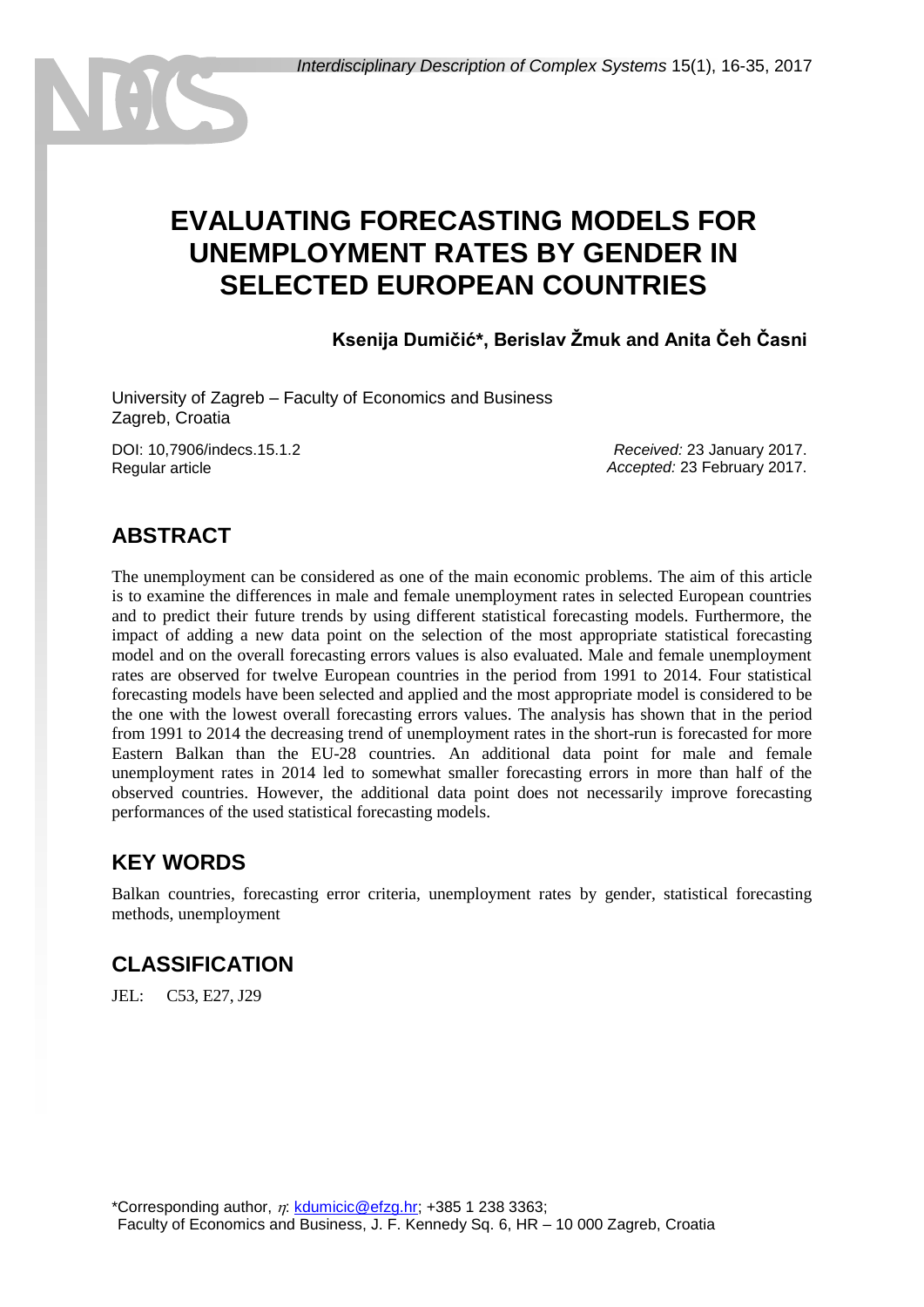# **INTRODUCTION**

The aim of this article is to emphasize the differences between male and female unemployment rates and to forecast their future trends in selected European countries. Namely, two research questions arise. The first research question is if the decreasing trend of male and female unemployment rates expected to be more pronounced in the European Union member states or in the Eastern Balkan countries. The second research question is if adding a new data point result in smaller overall forecasting errors.

Thus, male and female unemployment rates are examined for twelve European countries in the period from 1991 to 2014. Also, the analysed countries were divided into two groups: Austria, Croatia, Greece, Portugal, Slovenia and Spain were grouped in the EU-28 member states group, whereas Albania, Bosnia and Herzegovina, the Former Yugoslav Republic of Macedonia, Montenegro, Serbia and Turkey were classified as the Eastern Balkan countries. In the empirical analysis, the average unemployment rate concerning all the EU-28 member states was used as a benchmark for comparison of male and female unemployment rates. After a basic descriptive statistical analysis of male and female unemployment rates, forecasting methods and models were employed. The selection of the most appropriate forecasting method and the model was based on the smallest overall forecasting error criteria, more precisely: mean squared error (MSE), mean absolute deviation (MSD) and mean absolute percentage error (MAPE).

The empirical analysis has shown that the linear trend model was the best forecasting model when forecasting male and female unemployment rates for a vast majority of countries in the sample. The forecasted unemployment rates from previous relevant research have been used in this article for comparison of forecasted and actual unemployment rates in the sampled countries in 2014. Furthermore, the impact of an additional real data point on the forecasting error was also examined.

The reminder of this article is as follows. After the short introduction, the section two presents the literature review. The section three describes data and methods while the section four presents the results of the empirical analysis. Finally, the section five concludes.

# **LITERATURE REVIEW**

The forecasts construction is an important element for developing macroeconomic activities and for economic analysis in general. However, the prediction should be followed by an evaluation of its accuracy. There is a rich empirical literature related to the prediction methods, but only a few studies are dedicated to the accuracy assessment and ways to improve it. Since in our study we aim to test the accuracy of conducted forecasts of female and male unemployment rates in selected European countries, this section provides a brief literature review related to forecasting accuracy assessment.

In the recent article of [1], a valuation of alternative unemployment rate predictions for the Romanian economy is given and the best strategy to improve the forecasts accuracy is to combine forecasts of forecasters' predictions. In their initial study [2] present the most suitable model for forecasting the unemployment rate in Malaysia and make comparisons in order to see how well the historical and forecasted data match and correlate. According to their analysis the Holt's method is the most suitable model for forecasting quarterly unemployment rates in Malaysia. Furthermore, according to another study by [3], the evaluation and the improvement of forecasts accuracy generate growth in the quality of decisional process. Therefore, the Monte Carlo method is not used to simulate the forecasted unemployment rate in Romania, which proved to be the best way to increase the prediction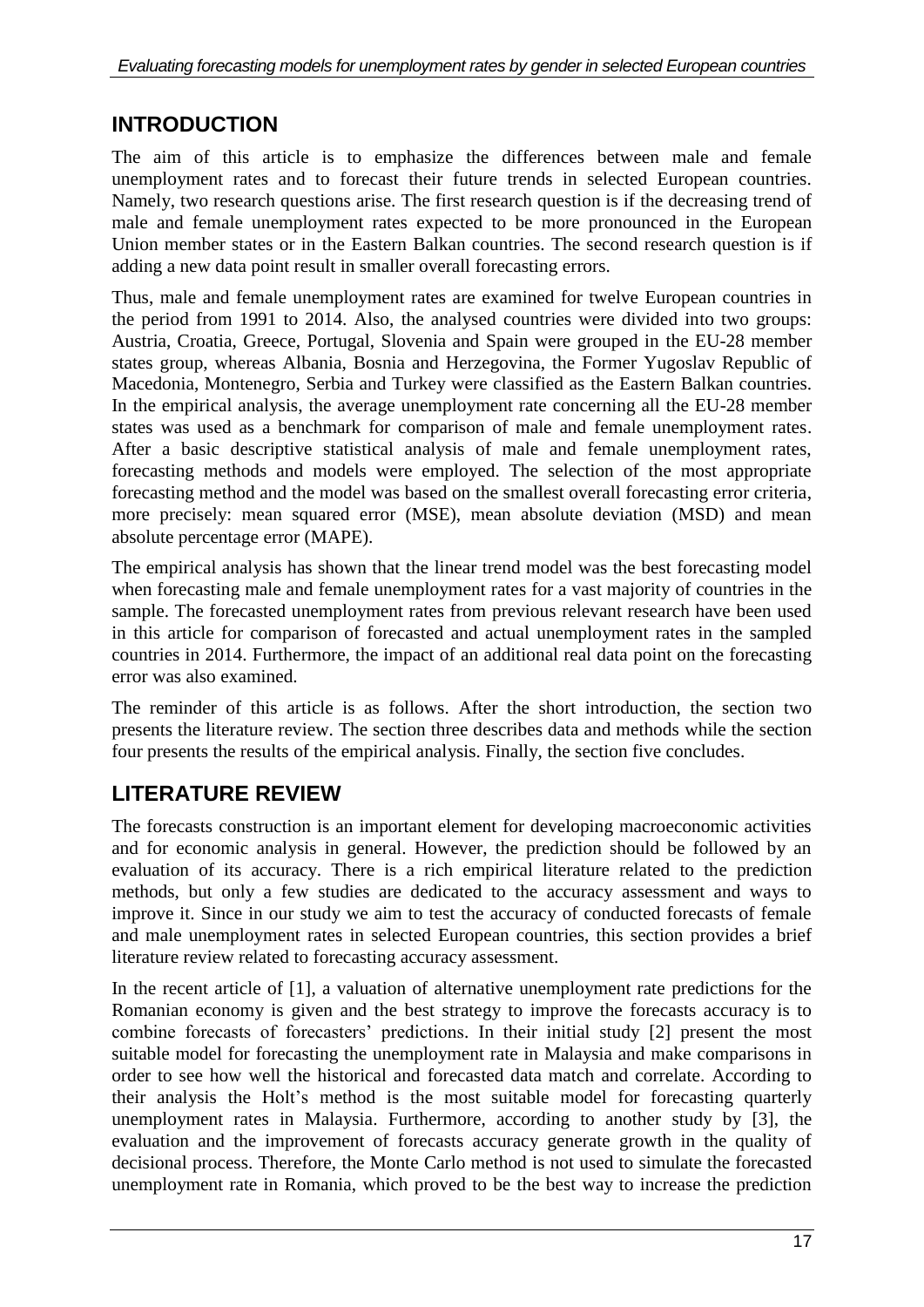accuracy. In addition, [4] presented a research in which different forecasts for the unemployment rate in the USA are analysed by four diverse institutions. The multi-criteria ranking is applied and five significant measures of accuracy are simultaneously used. Even though the recommended strategies to improve the precision of forecasts did not solve the problem of biasness, it is concluded that the valuation and enhancement of forecasts accuracy have an essential impact on improving the quality of the decision making process. According to the research by [5], the key phase in forecasting is the selection of a prediction method with the maximum extent of precision. In that sense in their article they made short-term forecasts for macroeconomic variables such as the inflation rate, the unemployment rate and the interest rate for Romania using various techniques. With the aim of improving the accuracy of forecasts the authors combined two empirical approaches. Namely, they made a joined prediction and constructed the forecasts founded on historical indicators of accuracy. Accordingly, the highest degree of accuracy was found in the case of predictions constructed on the basis of the exponential smoothing technique. Furthermore, [6] applied quarterly data on unemployment rates in Nigeria. The study evaluated the forecasting performance of four competing models using various forecast accuracy criteria. Accordingly, the results have shown that the mixed ARIMA/ARCH model could be used to forecast unemployment rates in Nigeria in the short-run. In [7] authors emphasize the need for high-quality statistics for labour policy. Namely, their study is aimed at presenting the method used for repeatedly creating the estimation of monthly unemployment directly from the Labour Force Survey (LFS) results. Accordingly, the improved Holt's model has shown to be the most appropriate for predicting the monthly unemployment rate in Romania. Finally, the recent study by [8] proposes the best forecasting model for unemployment rates for each gender in selected European countries using yearly official time series data. The study shows a cross-country comparison of the forecasting models efficiency for short-term forecasts for both genders. Accordingly, the linear trend forecasting model has shown to be the most accurate for some countries, while for other countries the double exponential smoothing forecasting appeared to be the most precise.

Our study contributes to the existing empirical literature by using the most recent data set on male and female unemployment rates in selected European countries and by comparing the trend of male and female unemployment rates in the EU-28 member states and in the Eastern Balkan countries which has not been explored yet. Also, our study reveals whether adding a new data point results in smaller overall forecasting errors.

# **DATA AND METHODS**

In order to collect the data for the analysis, the World Development Indicators database provided by [9] was used. For the purpose of this article only data for two variables were collected. The first variable is the male unemployment rate *(% of male labour force, modelled ILO estimate)* whereas the second one is the female unemployment rate *(% of female labour force, modelled ILO estimate)* [9]. Male unemployment rates are calculated by dividing the total number of males who are without work but available for and seeking employment with the total number of male labour force. Similarly, female unemployment rates are calculated by taking into account the total number of females who are without work but available for and seeking employment and the total number of female labour force.

Male and female unemployment rates are going to be analysed for a certain number of European countries. Namely, in the Eastern Balkan countries, male and female unemployment rates are going to be compared to the corresponding unemployment rates in some of the EU-28 member states. The countries selected among the Eastern Balkan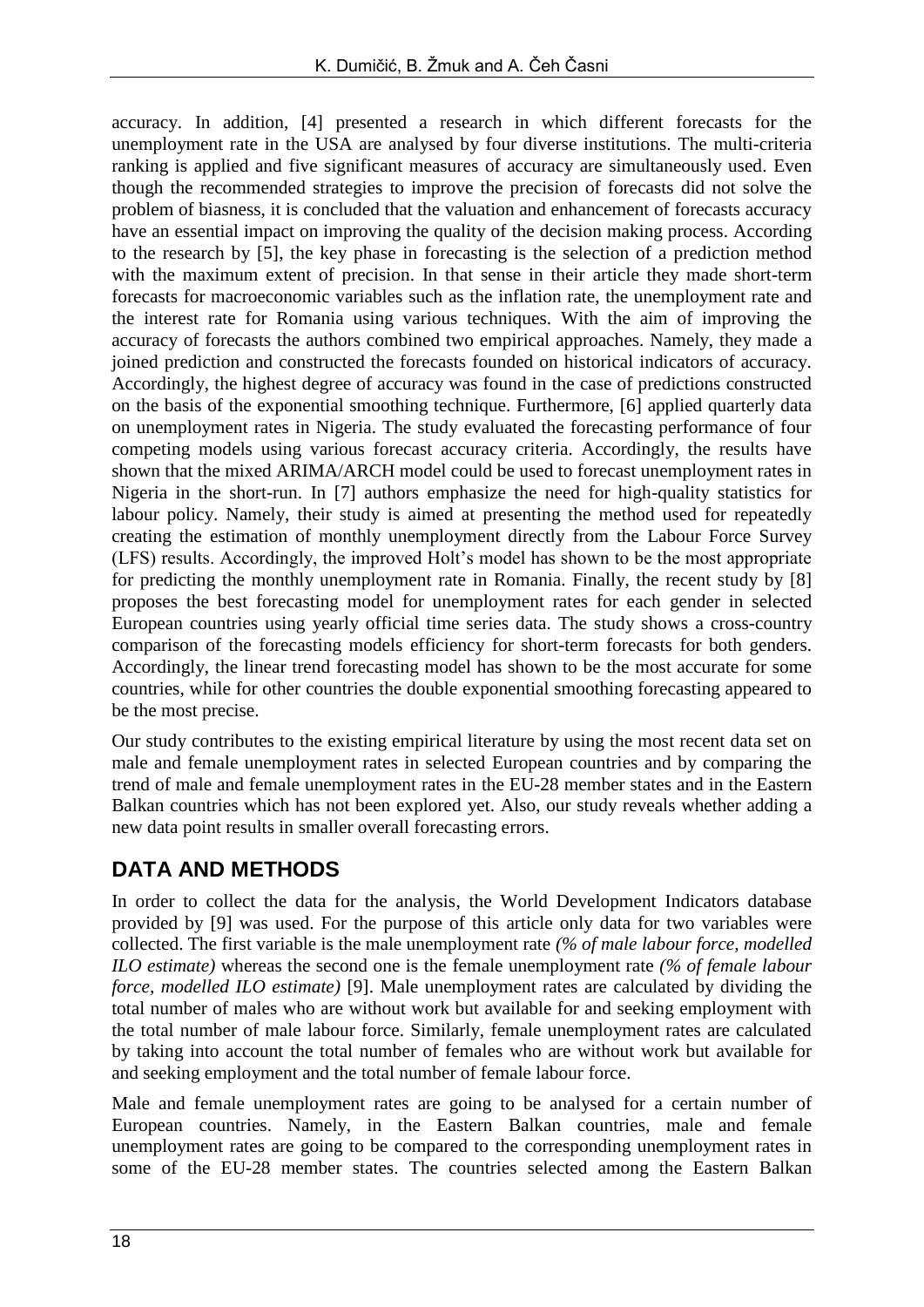countries include Albania, Bosnia and Herzegovina, the Former Yugoslav Republic of Macedonia, Montenegro, Serbia and Turkey. By selecting these countries the vast majority of Eastern Balkan countries were included in the analysis. On the other side, among the EU-28 member states the following countries were selected: Austria, Croatia, Greece, Portugal, Slovenia and Spain. These countries were selected either because they have really low unemployment rates, i.e. Austria, or high unemployment rates with certain problems with unemployment, i.e. Greece, Portugal and Spain. Croatia and Slovenia can be considered as the Western Balkan countries but here they are placed in the group of the EU-28 member states. So, in the analysis, twelve European countries are observed.

The male and female unemployment rates are observed for the selected European countries in the period from 1991 to 2014. Only yearly data were considered in the analysis. The data before 1991 were missing for some countries and because of that previous periods were not analysed. On the other hand, the newest data is available for 2014. Consequently, the period of 24 years is observed.

Descriptive statistics methods were used to compare male and female unemployment rates among the observed European countries. Furthermore, male and female unemployment rates of all the EU-28 member states together were used as a benchmark to get a better insight into the position of unemployment in the observed countries.

After descriptive statistical analyses, forecasting models were used to forecast male and female unemployment rates in the selected countries. It is assumed that unemployment rates are not stable and that they have some trend movements depending on the leading party in a country, economic crisis, investment cycle, and similar. Consequently, it is assumed that all observed time series of male and female unemployment rates have the trend component. Furthermore, this assumption will be checked by analysing line charts of actual values. Since yearly data are observed, the seasonal component cannot be identified. So, the following four statistical forecasting models were selected: trend polynomial of the first degree (linear trend) model, trend polynomial of the second degree (quadratic trend) model, exponential trend polynomial of the first degree (exponential trend) model and Holt's two-parameter model of linear exponential smoothing (double exponential smoothing).

The estimated linear trend model is given by the following expression:

$$
F_t = \hat{\beta}_0 + \hat{\beta}_1 x_t, \quad t = 1, 2, ..., n,
$$
\n(1)

$$
F_{n+\tau} = \hat{\beta}_0 + \hat{\beta}_1 \cdot x_{n+\tau}, \qquad \tau = 1, 2, 3, \dots,
$$
 (2)

where  $F_t$  is the estimated (forecasted) value of the time series at time *t*,  $\hat{\beta}_0$  is the estimated constant term,  $\beta_1$  $\hat{\beta}_1$  is the estimated slope coefficient,  $x_t$  is the value of the time variable at time *t*,  $F_{n+\tau}$  is the estimated (forecasted) value of the time series at time  $n+\tau$ ,  $x_{n+\tau}$  is the value of the time variable at time  $n + \tau$ , *n* is the total number of values in the time series, and  $\tau$  is the time horizon (forecast horizon). The constant term and the slope coefficient are estimated by using the ordinary least squares (OLS) approach. The equation (1) is used to calculate forecasts for periods in which actual values are known whereas the equation (2) is used to calculate forecasts for periods in which actual values are unknown.

The trend polynomial of the second degree model or quadratic trend is given by:

$$
F_t = \hat{\beta}_0 + \hat{\beta}_1 \cdot x_t + \hat{\beta}_2 \cdot x_t^2, \quad t = 1, 2, ..., n,
$$
 (3)

$$
F_{n+\tau} = \hat{\beta}_0 + \hat{\beta}_1 \cdot x_{n+\tau} + \hat{\beta}_2 \cdot x_{n+\tau}^2, \quad \tau = 1, 2, 3, \dots,
$$
 (4)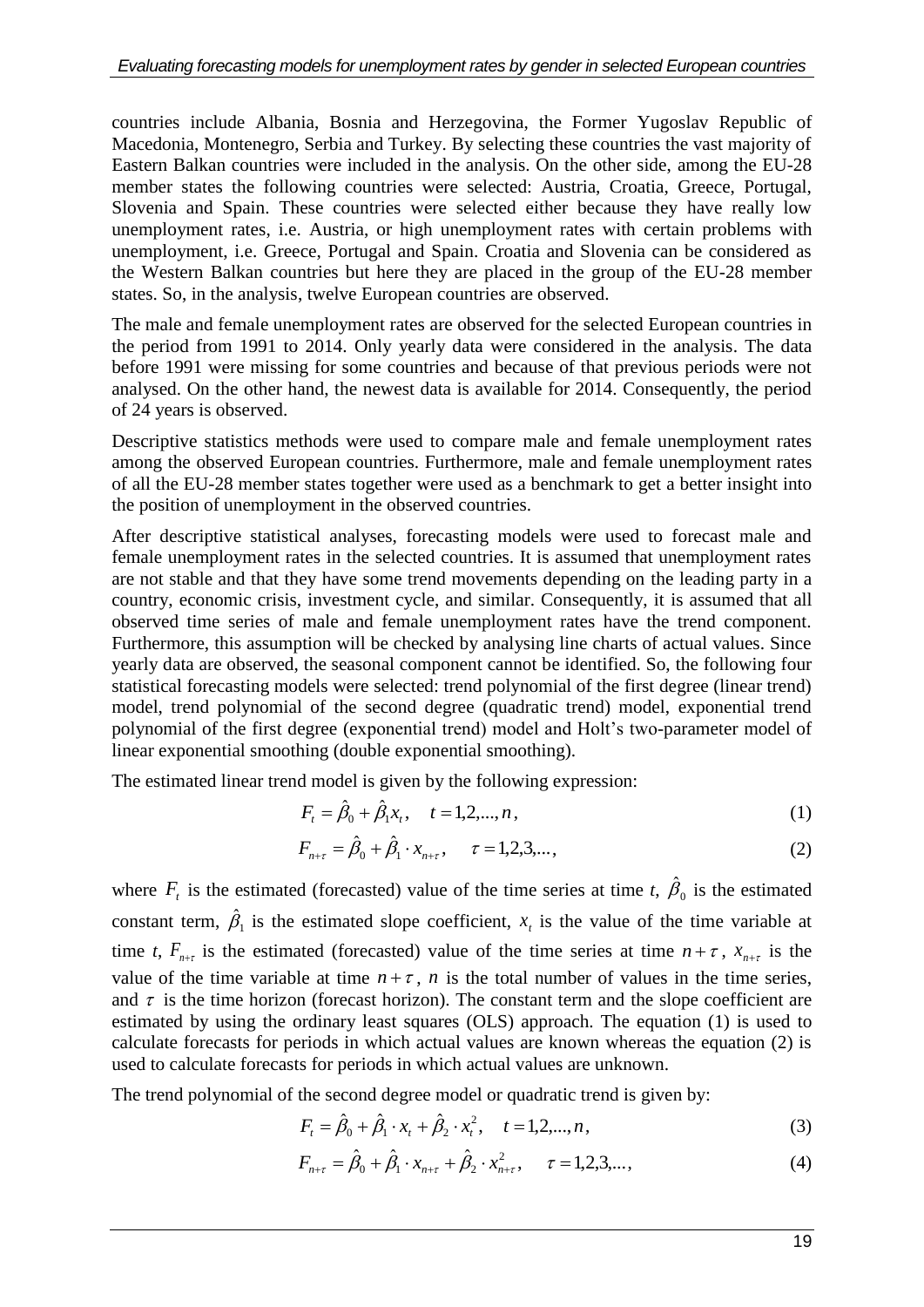where  $F_t$  is the estimated (forecasted) value of the time series at time *t*,  $\hat{\beta}_0$  is the estimated constant term,  $\beta_1$  $\hat{\beta}_1$  and  $\hat{\beta}_2$  are estimated coefficients,  $x_t$  is the value of the time unit variable at time *t*,  $x_t^2$  $x_t^2$  is the squared value of the time variable at time *t*,  $F_{n+t}$  is the estimated (forecasted) value of the time series at time  $n + \tau$ ,  $x_{n+\tau}$  is the value of the time variable at time  $n + \tau$ , *n* is the total number of values in the time series, and  $\tau$  is the time horizon (forecast horizon). The parameters here are also estimated by the OLS approach and the difference between performing forecasts in periods where actual values are known equation (3)) and are not known (equation (4)) is presented also.

In order to use the OLS approach, in the exponential trend polynomial of the first degree or exponential trend, first the model must be transformed using logarithms. The exponential model is given by:

$$
F_t = \hat{\beta}_0 \cdot \hat{\beta}_1^{x_t}, \quad t = 1, 2, ..., n,
$$
\n(5)

$$
F_{n+\tau} = \hat{\beta}_0 \cdot \hat{\beta}_1^{x_{n+\tau}}, \quad \tau = 1, 2, 3, \dots,
$$
 (6)

where  $F_t$  is the estimated (forecasted) value of the time series at time *t*,  $\hat{\beta}_0$  is the estimated constant term,  $\beta_1$  $\hat{\beta}_1$  is the estimated slope coefficient,  $x<sub>t</sub>$  is the value of the time variable at time *t*,  $F_{n+\tau}$  is the estimated (forecasted) value of the time series at time  $n+\tau$ ,  $x_{n+\tau}$  is the value of the time variable at time  $n + \tau$ , *n* is the total number of values in the time series, and  $\tau$  is the time horizon (forecast horizon). In order to calculate forecasts for periods in which actual values are known, the equation (5) is used, whereas the equation (6) is used to calculate forecasts when actual values are unknown.

The last statistical forecasting model which is going to be used in the analysis is the Holt's two-parameter model of linear exponential smoothing or double exponential smoothing. The double exponential smoothing is given by:

$$
F_{t+1} = \hat{y}_t + T_t, \quad 0 < \alpha < 1, 0 < \beta < 1, t = 1, 2, \dots, n,
$$
\n<sup>(7)</sup>

$$
F_{n+\tau} = \hat{y}_n + \tau T_n, \quad \tau = 1, 2, 3,
$$
\n(8)

where  $F_{t+1}$  is the forecast at time  $t+1$ ,  $\hat{y}_t$  is the estimated value of the time series at time *t* and is calculated as  $\hat{y}_t = \alpha y_t + (1 - \alpha)(\hat{y}_{t-1} + T_{t-1})$ ,  $T_t$  is the estimated value of the trend at time *t* and is calculated as  $T_t = \beta(\hat{y}_t - \hat{y}_{t-1}) + (1 - \beta)T_{t-1}$ ,  $\alpha$  is the level smoothing constant,  $\beta$  is the trend smoothing constant,  $y_t$  is the value of the time series at time *t*, *n* is the total number of values in the time series,  $F_{n+\tau}$  is the forecast at time  $n+\tau$ ,  $\hat{y}_n$  is the estimated value of the time series at time *n*,  $T<sub>n</sub>$  is the estimated value of the trend at time *n*, and  $\tau$  is the time horizon (forecast horizon). Equations (7) and (8) are used to calculate forecasts in periods in which actual values are known and in which actual values are not known, respectively.

The four statistical forecasting models are used to calculate forecasts for male and female unemployment rates at each of the observed countries. The selection of the best forecasting model was conducted by looking at overall forecasting error values. The analysis took into consideration mean absolute percentage error (MAPE), mean absolute deviation (MAD) and mean squared error (MSE). These overall forecasting errors are calculated as follows: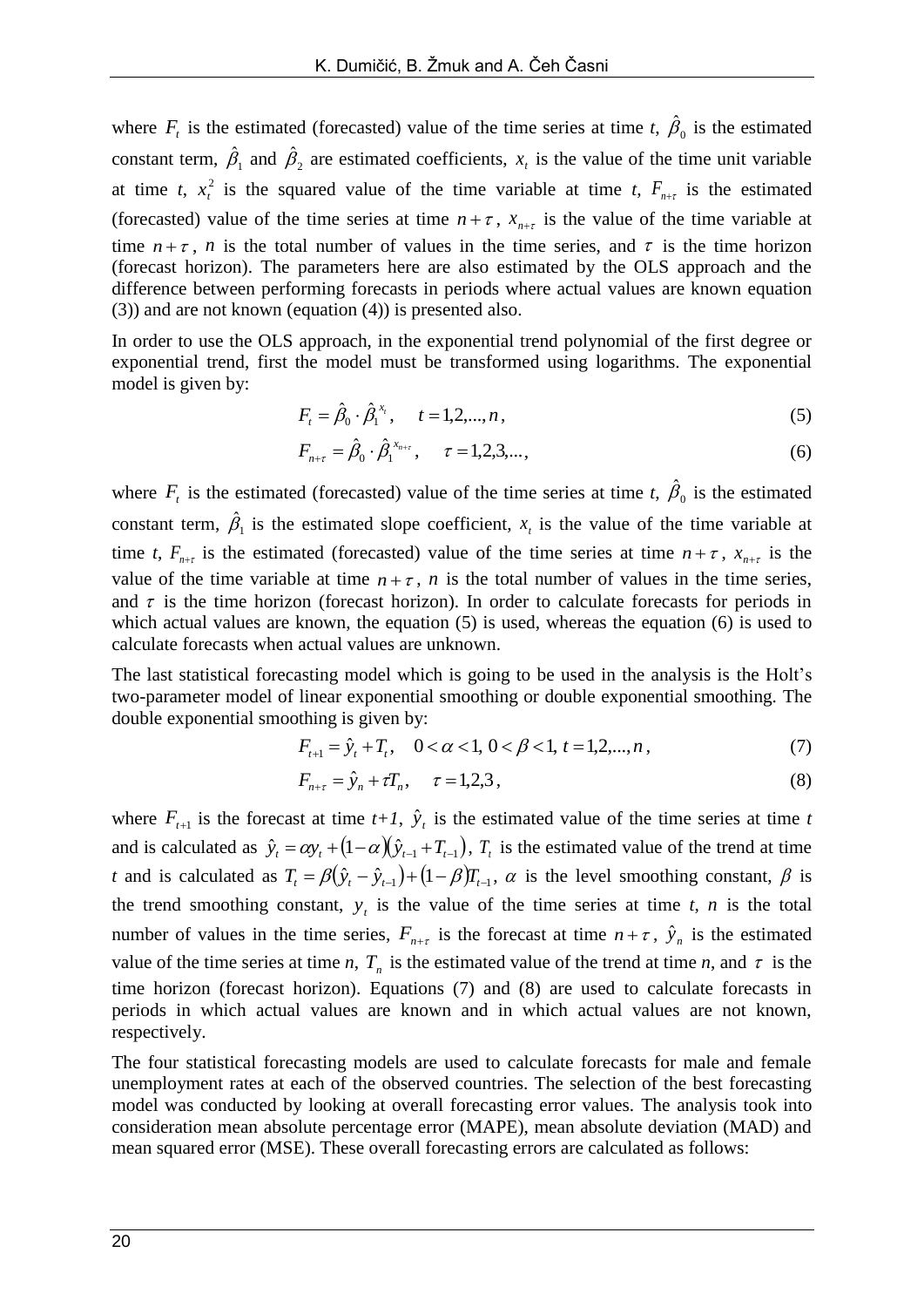$$
MAPE = \frac{\sum_{t=1}^{T} \left| \frac{y_t - F_t}{y_t} \right| \cdot 100}{T}, \quad y_t \neq 0,
$$
\n(9)

$$
MAD = \frac{\sum_{t=1}^{T} |y_t - F_t|}{T},
$$
\n(10)

$$
MSE = \frac{\sum_{t=1}^{T} (y_t - F_t)^2}{T},
$$
\n(11)

where *MAPE* is the mean absolute percentage error,  $y_t$  is the value of the time series at time *t*, *F<sup>t</sup>* is the forecast at time *t*, *<sup>T</sup>* is the number of pairs of actual values and forecasts, *MAD* is the mean absolute deviation, *MSE* is the mean squared error. According to equations (9- 11), it can be concluded that each of the observed overall forecasting errors has certain unique properties and characteristics in comparison to the others. Consequently, it is possible that according to one overall forecasting error, one forecasting model is better than the other one because it has a lower value of that overall forecasting error. However, it could happen that according to another forecasting error the second forecasting model is better than the first one. In that case, a forecasting model which has more overall forecasting errors with lower values is considered to be the best one and it is chosen for further analysis.

According to the selected forecasting models, further trends in male and female unemployment rates are forecasted in the observed European countries. It has been decided that the two-period forecast horizon is going to be analysed. In other words, only two periods after the period for which the last actual value exists will be forecasted. Forecasting in the long-run is not recommended because many factors which can have an impact on unemployment can change in the long-run. Consequently, the forecasting errors tend to be very high in the long-run. Thus only short-run forecasts are performed. However, forecasting in the short-run can also provide misleading forecasts. In order to illustrate that and to emphasize that researchers should be careful about their conclusion when forecasting in the short-run, the recent research by [8] has been used with the aim of comparing the results with actual values and with results gained in this article.

### **ANALYSIS OF MALE AND FEMALE UNEMPLOYMENT RATES**

#### **DESCRIPTIVE STATISTICS ANALYSIS OF MALE AND FEMALE UNEMPLOYMENT RATES**

In this article male and female unemployment rates of twelve selected European countries are observed. In this chapter, first male and then female unemployment rates are examined. At the end of this section, the differences between male and female unemployment rates are studied.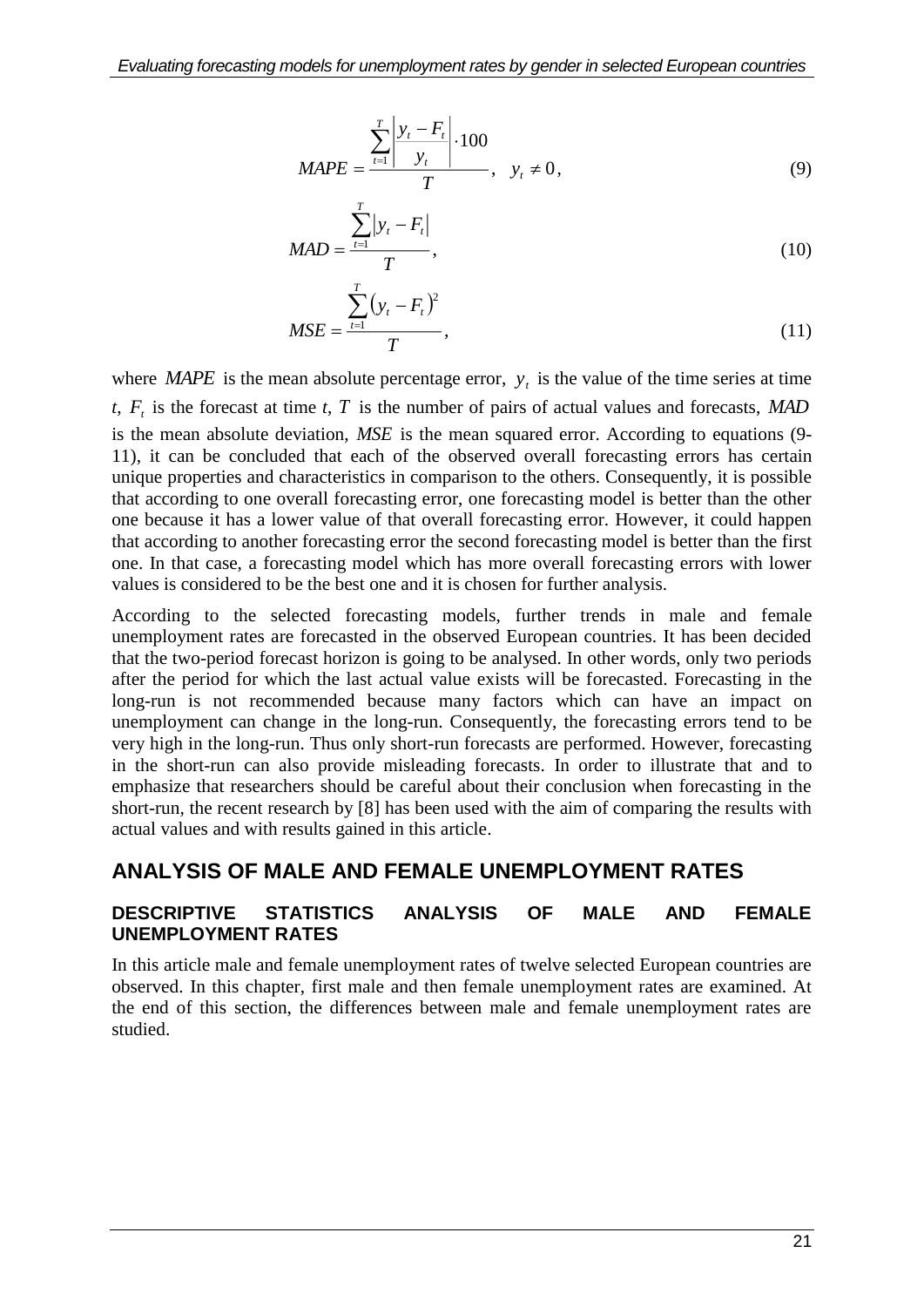

**Figure 1.** Male unemployment rates in selected Eastern Balkan countries, in the period from 1991 to 2014, in % [9].

In Figure 1 male unemployment rates in the selected Eastern Balkan countries in the period from 1991 to 2014 are presented. In order to make comparisons and to get an insight into whether male unemployment rates are low or high, the average male unemployment rate for the whole EU-28 area is used as a benchmark in Figure 1. It can be concluded that almost all the observed Eastern Balkan countries, except Turkey, have higher male unemployment rates than the EU-28 countries in the whole observed period. Only male unemployment rates in Turkey are close to the (average) EU-28 levels. The worst situation is in the Former Yugoslav Republic of Macedonia. In the whole observed period, the male unemployment rate in the Former Yugoslav Republic of Macedonia was not lower than 27,7 % which was achieved in 2014. After the Former Yugoslav Republic of Macedonia the next country with very high male unemployment rates is Bosnia and Herzegovina. Considering male unemployment rates, the best situation in Bosnia and Herzegovina was in 1991 (21,6 %) and in 2008 (21,8 %). The other three Eastern Balkan countries, Albania, Montenegro and Serbia, had male unemployment rates between 10 % and 20 % in the analysed period.

Figure 2 presents male unemployment rates for the selected six EU-28 member states in the period from 1991 to 2014. Again, the average male unemployment rate for EU-28 is included in Figure 2, in the same way as in Figure 1.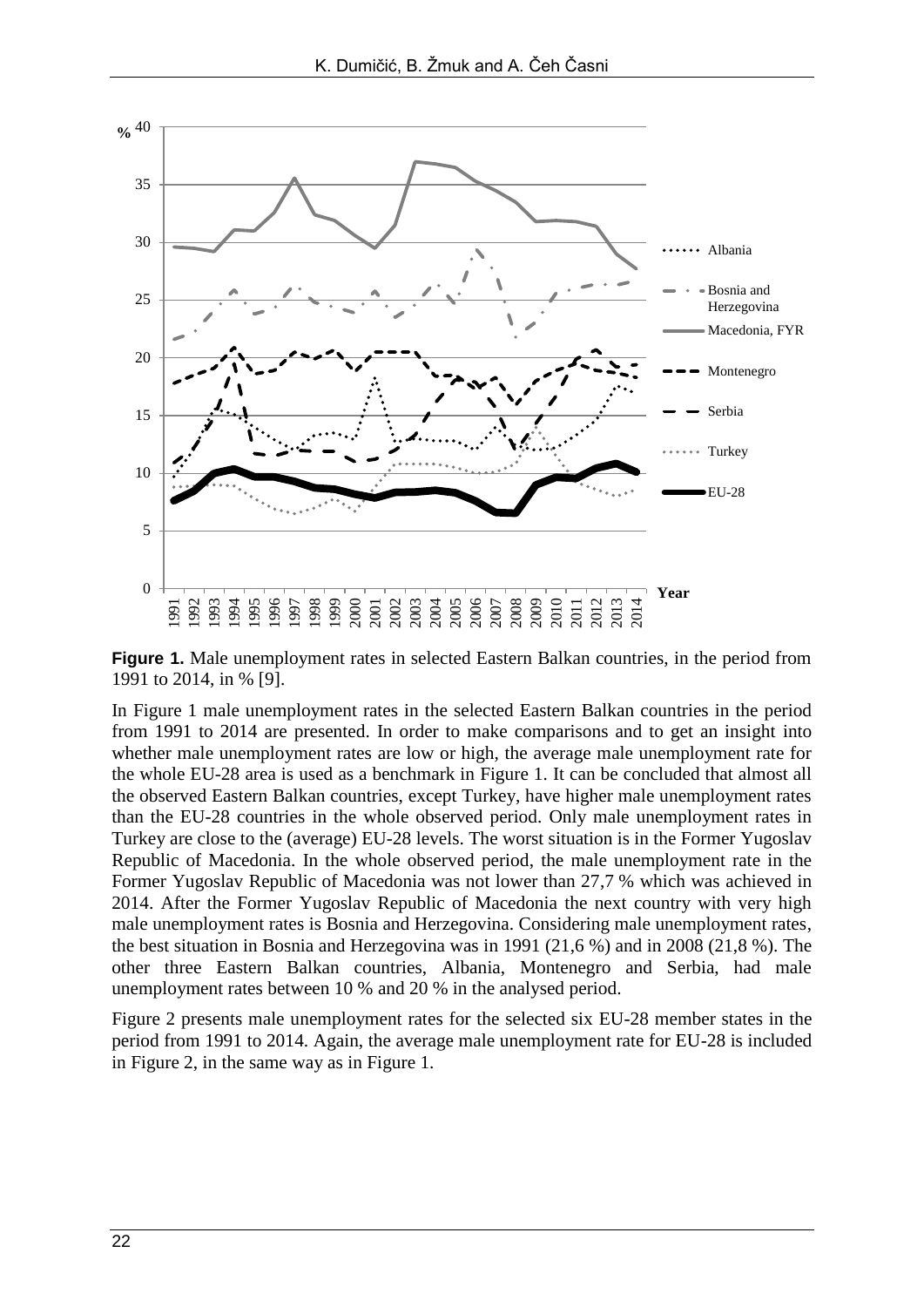

**Figure 2.** Male unemployment rates in the selected EU-28 member states in the period from 1991 to 2014, in % [9].

By far the best country with the lowest male unemployment rates in the observed periods is Austria. Namely, Austria did not have the lowest male unemployment rates in each observed period but it had male unemployment rates undoubtedly lower than the EU-28 benchmark. After Austria, Slovenia seems to have the lowest male unemployment rates. However, male unemployment rates are much closer to the EU-28 benchmark values. The male unemployment rates in other four countries had a strong increase from 2007 or 2008. That increase stopped in 2014. It is obvious that these Croatia, Greece, Portugal and Spain are above the EU-28 benchmark, especially since 2008. According to the recent male unemployment rates, Spain and Greece seem to have the same male unemployment rate levels whereas Croatia and Portugal also have similar male unemployment rate levels.

The most recent analysed year was 2014. According to Figure 3, in 2014 the Former Yugoslav Republic of Macedonia and Bosnia and Herzegovina had the highest male unemployment rates, both with the value above 25 %. These Eastern Balkan countries are followed by two EU-28 member states – Spain and Greece. Both countries had male unemployment rates above 20 %. The next five countries, Serbia (19,4 %), Montenegro (18,3 %), Albania (16,9 %), Croatia (16,8 %) and Portugal (14.1 %) had male unemployment rates around 5,3 %. Figure 3 reveals that 9 countries had their male unemployment rates above the EU-28 benchmark whereas only 3 countries had male unemployment rates under the benchmark value of 10.1 %. Out of these three countries two of them, Slovenia (9,0 %) and Austria (4,9 %), are the EU-28 member states. Turkey (8,6 %) is the only Eastern Balkan country with its male unemployment rate lower than the EU-28 benchmark.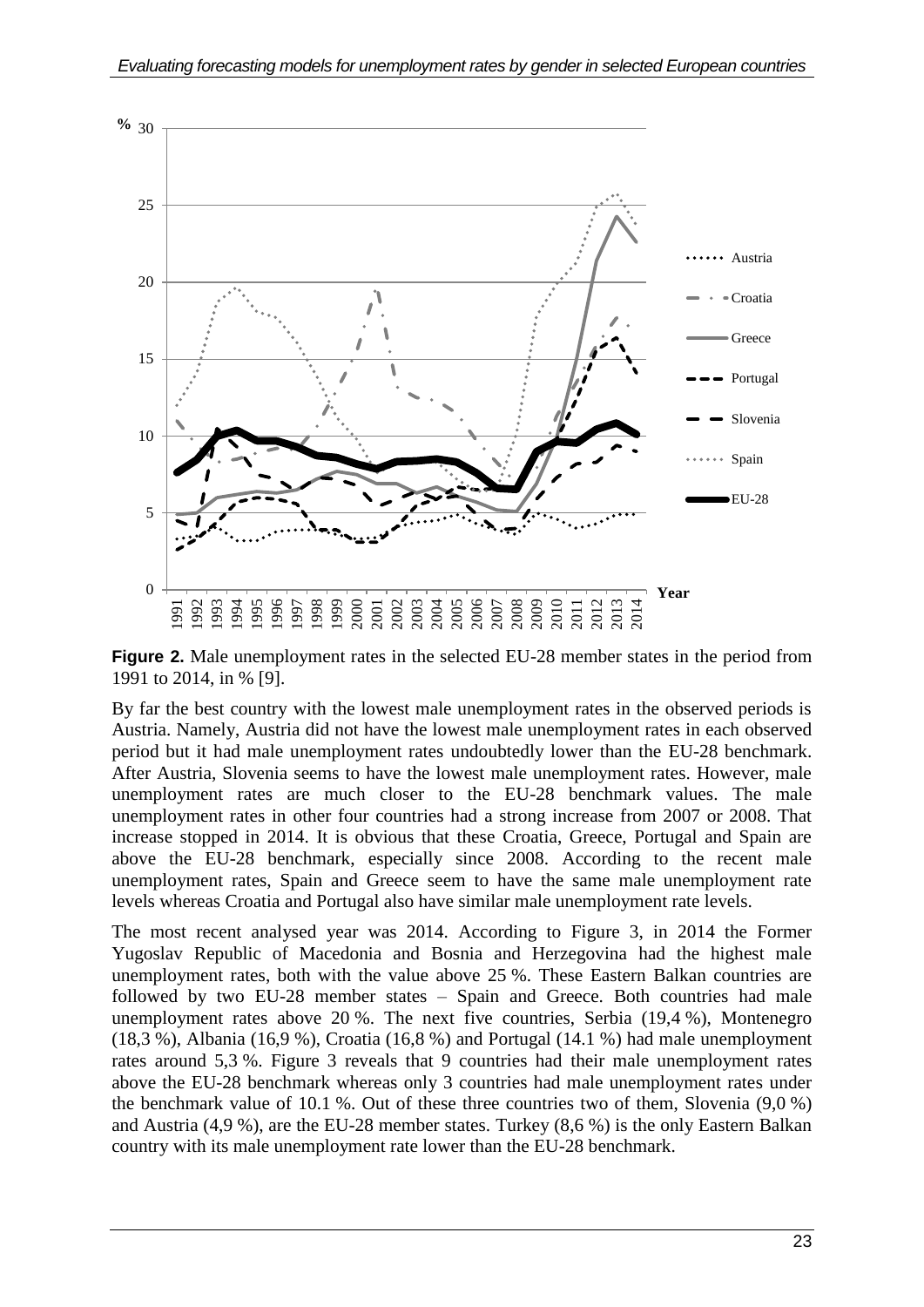

**Figure 3.** Male unemployment rates in the selected European countries in 2014, in % [9].

Figure 4 shows female unemployment rates in selected Eastern Balkan countries in the period from 1991 to 2014. The conclusions are almost the same as in the case of male unemployment rates in the selected Eastern Balkan countries in the same period. The Former Yugoslav Republic of Macedonia and Bosnia and Herzegovina have the highest female unemployment rates in the analysed period. On the other side, Turkey has the lowest female unemployment rates in the same period in comparison to the other selected Eastern Balkan countries. The female unemployment rates in Turkey tend to be very close to the average female unemployment rates in the EU-28. It has to be emphasized that Montenegro seems to have a very low variability level of female unemployment rates in comparison to the other countries whose variability levels are much higher.

According to Figure 5, Austria has the lowest female unemployment rates in comparison to the other observed EU-28 member states. Slovenia is found to be under the EU-28 benchmark values as well. However, the values of female unemployment rates of the observed EU-28 countries, except Austria, have shown a strong increase in values since 2008. Consequently, Slovenia came very close to the average EU-28 level. The female unemployment rates in Greece were almost at the EU-28 level but since 2008 the difference has been becoming greater and greater. Consequently, Greece has become the EU-28 member state with the highest female unemployment rate in the most recent period (2014). Considering female unemployment rates in recent years, Spain is very close to Greece. Croatia and Portugal also tend to have similar female unemployment rates in the recent years.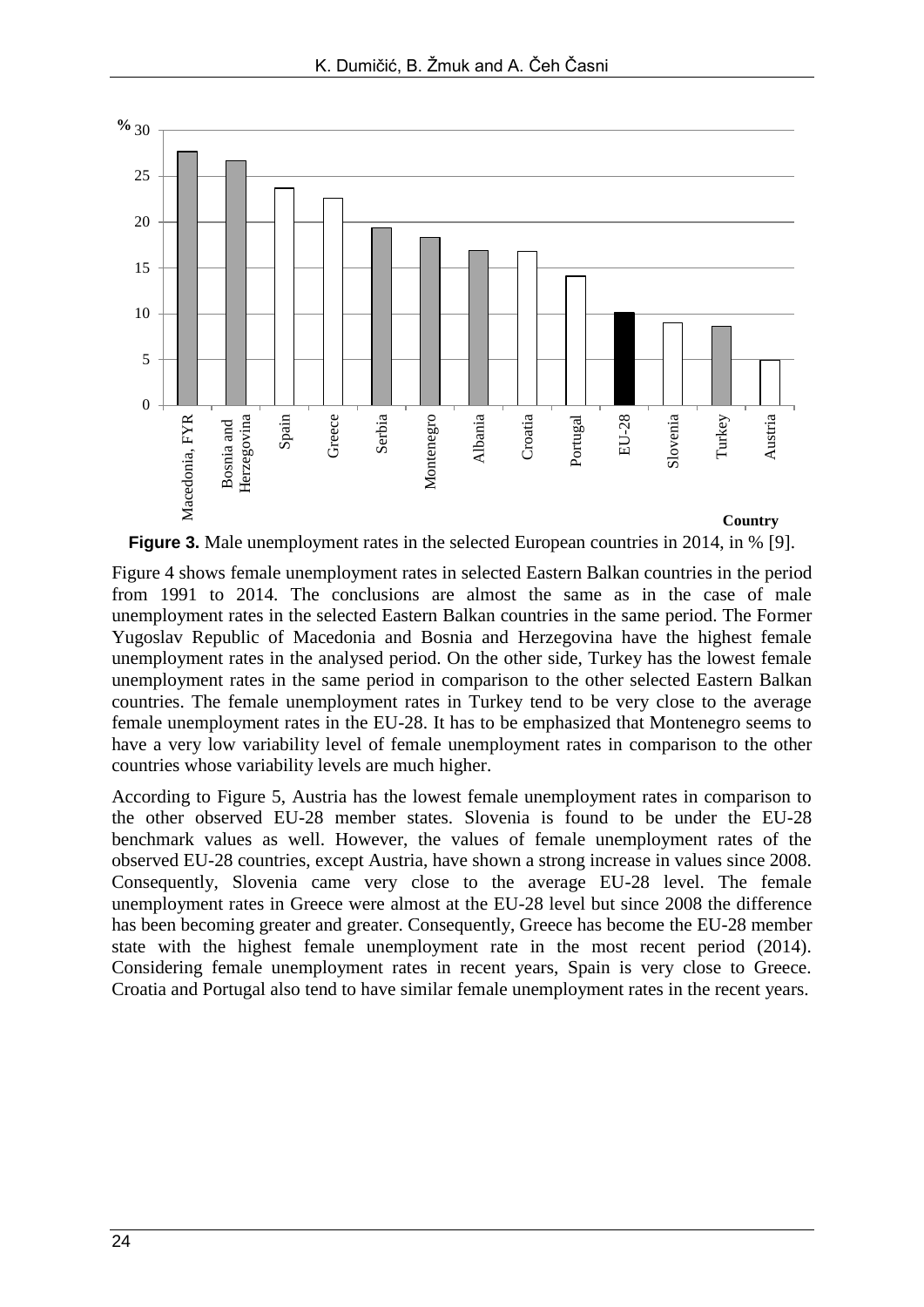

**Figure 4.** Female unemployment rates in the selected Eastern Balkan countries in the period from 1991 to 2014, in % [9].



**Figure 5.** Female unemployment rates in the selected EU-28 member states in the period from 1991 to 2014, in % [9].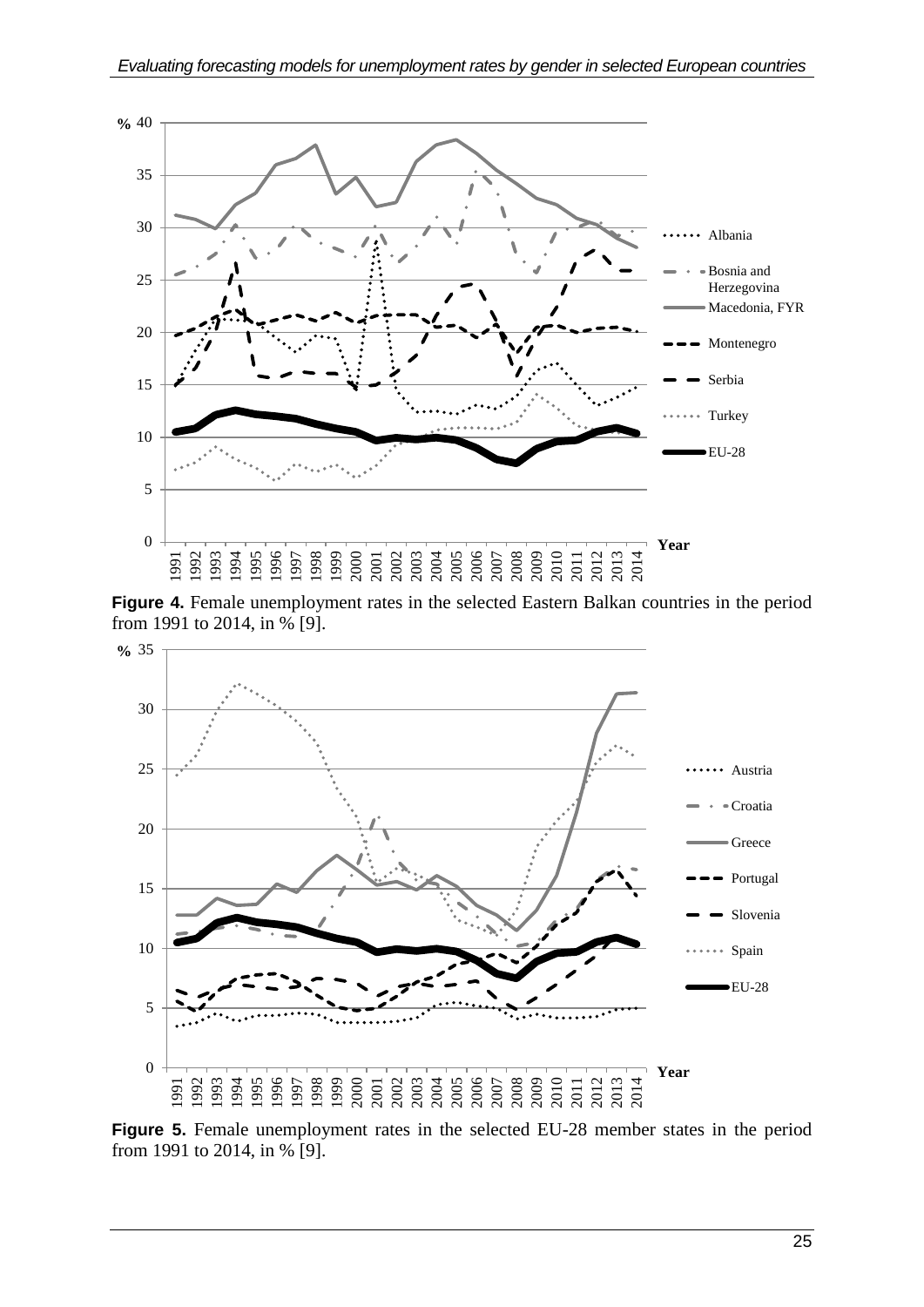

**Figure 6.** Female unemployment rates in the selected European countries in 2014, in % [8].

Figure 6 shows female unemployment rates for selected European countries in the year 2014. Surprisingly, Figure 6 reveals that Greece (31,4 %) had the highest female unemployment rate among all the observed European countries in 2014. However, Bosnia and Herzegovina and the Former Yugoslav Republic of Macedonia with female unemployment rates of 29,8 % and 28.1 %, respectively, are following Greece closely. Spain (26,0 %) and Serbia (25,9 %) had almost the same female unemployment rates in 2014. Croatia having the female unemployment rate of 16,6 % follows after Montenegro with the female unemployment rate of 20,1 %. Albania (14,8 %) had a slightly higher female unemployment rate than Portugal (14,4 %) in 2014. Turkey with the female unemployment rate of 10,7 % is slightly above the EU-28 benchmark level (10,4 %). The only two countries which had female unemployment rates in 2014 below the EU-28 benchmark level are Slovenia (10,0 %) and Austria (5,0 %).



**Figure 7.** Absolute differences between female and male unemployment rates in the selected European countries in 2014, in % [9].

The absolute differences between female and male unemployment rates in 2014 are calculated and presented in Figure 7. It has to be emphasized that the differences were calculated by subtracting female and male unemployment rates for each observed European country and the differences are given in percentages.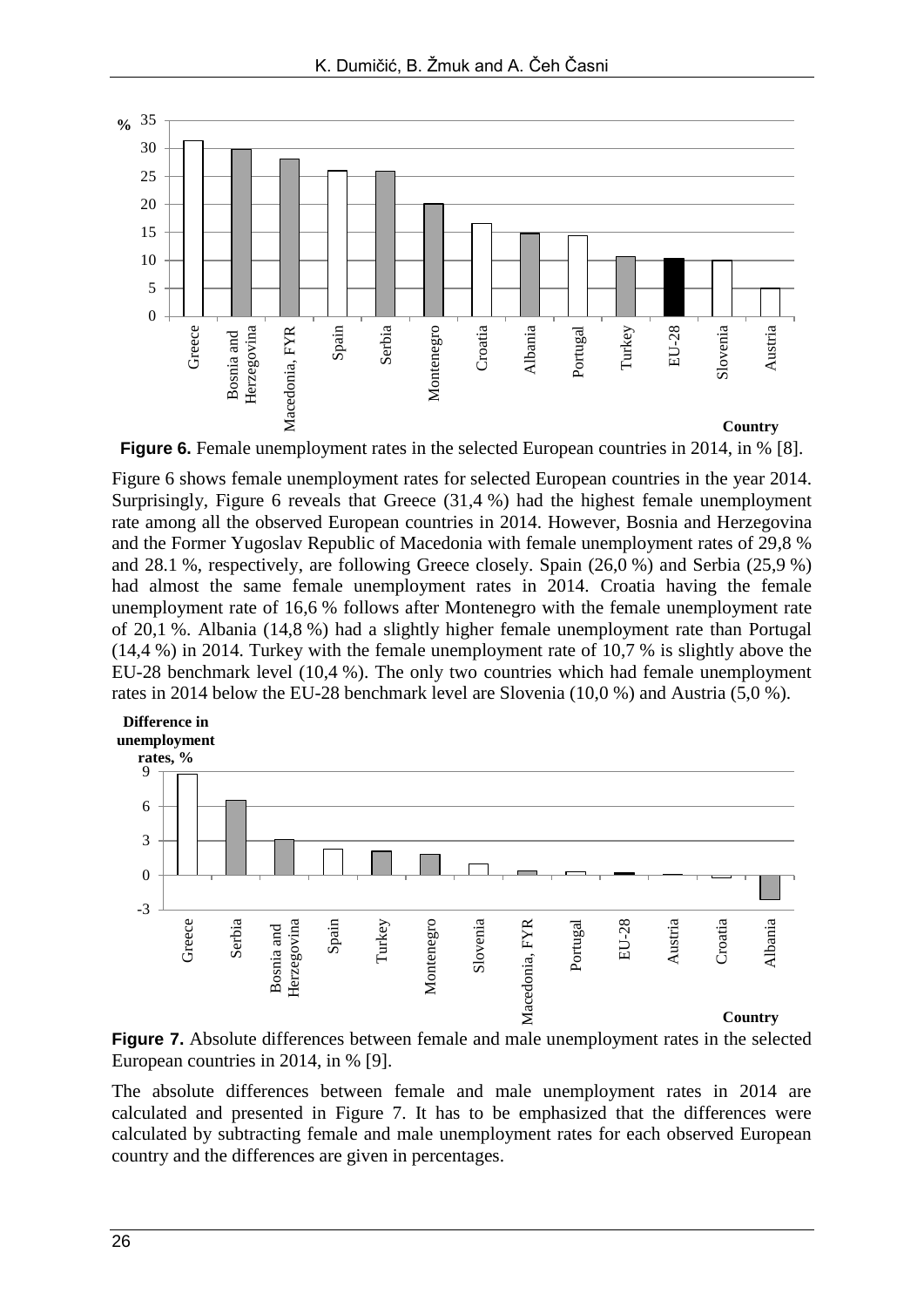Figure 7 shows that the highest difference between female and male unemployment rates in 2014 was in Greece. Namely, in Greece the female unemployment rate was 8,8 %, which is higher than the male unemployment rate in 2014. In Serbia, the female unemployment rate was 6,5 % higher than the male unemployment rate in 2014. Serbia is following countries with moderately high female unemployment rates: Bosnia and Herzegovina  $(3,1\%)$ , Spain  $(2,3\%)$ , Turkey  $(2,1\%)$ , Montenegro  $(1,8\%)$  and Slovenia  $(1,0\%)$ . The Former Yugoslav Republic of Macedonia (0,4 %), Portugal (0,3 %) and Austria (0,1 %) had slightly higher female unemployment rates than male unemployment rates in 2014. If all the EU-28 member states are taken into account, it can be concluded that the female unemployment rate in the EU-28 member states was 0,3 % higher than the male unemployment rate in 2014. Only in Croatia and Albania the male unemployment rate was higher than the female unemployment rate in 2014. So, in Croatia the male unemployment rate was 0.2 % higher than the female unemployment rate whereas the difference in Albania was 2,1 % in favour of the higher male unemployment rate.

### **FORECASTING MALE AND FEMALE UNEMPLOYMENT RATES**

In further analysis male and female unemployment rates in twelve observed European countries are forecasted by using four selected statistical trend forecasting models. In order to select the most precise and the best forecasting statistical model the overall forecasting error approach is used. The forecasting models with the smallest MAPE, MAD and MSE are chosen. However, in some cases there was no forecasting model which was the best according to all the three overall forecasting errors. In that case, a model which was the best at least for two overall forecasting errors was chosen. The selected forecasting models for male unemployment rates based on data for the period 1991-2014 are shown in Table 1 whereas the selected forecasting models for female unemployment rates are shown in Table 2.

| Country                   | <b>Forecasting model</b>     | <b>Equation / Smoothing</b>                   | <b>Overall forecasting errors</b> |            |            |  |
|---------------------------|------------------------------|-----------------------------------------------|-----------------------------------|------------|------------|--|
|                           |                              | constants                                     | <b>MAPE</b>                       | <b>MAD</b> | <b>MSE</b> |  |
| Albania                   | Quadratic trend              | $F_t = 13,43 - 0,1 \cdot t + 0,008 \cdot t^2$ | 9,88                              | 1,35       | 3,31       |  |
| Austria                   | Linear trend                 | $F_t = 3,30+0,06 \cdot t$                     | 8,51                              | 0,34       | 0,16       |  |
| Bosnia and<br>Herzegovina | Linear trend                 | $F_r = 23,47+0,12 \cdot t$                    | 4,71                              | 1,16       | 2,65       |  |
| Croatia                   | Double exponential smoothing | $\alpha=1,1611; \beta=0,0641$                 | 12.22                             | 1,47       | 4,78       |  |
| Greece                    | Double exponential smoothing | $\alpha = 0.0474$ ; $\beta = 59,6001$         | 10,40                             | 0,81       | 1,35       |  |
| Macedonia.<br><b>FYR</b>  | Double exponential smoothing | $\alpha=1.2187; \beta=0.0078$                 | 4.29                              | 1.39       | 3,56       |  |
| Montenegro                | Exponential trend            | $F_1=19,60 \cdot (0.9973)$                    | 4,93                              | 0.93       | 1.28       |  |
| Portugal                  | Double exponential smoothing | $\alpha=1,3484; \beta=0,0965$                 | 14.94                             | 0.92       | 1,39       |  |
| Serbia                    | Quadratic trend              | $F_t=13,78-0,35 \cdot t+0,026 \cdot t^2$      | 12.28                             | 1,80       | 5.28       |  |
| Slovenia                  | Double exponential smoothing | $\alpha=0.9970; \beta=0.0100$                 | 15,81                             | 1,08       | 2,74       |  |
| Spain                     | Double exponential smoothing | $\alpha=1,6284; \beta=0,0781$                 | 14,88                             | 1,94       | 5,14       |  |
| Turkey                    | Double exponential smoothing | $\alpha=1.2189; \beta=0.0372$                 | 8.70                              | 0.83       | 1,55       |  |

**Table 1.** Forecasting male unemployment rates: Selected statistical forecasting models for 12 European countries with overall forecasting errors, based on data for the period 1991-2014.

According to results from Table 1, the linear trend and the quadratic trend were the best forecasting models for forecasting male unemployment rates in two countries, the exponential trend in just one country, and the double exponential smoothing was the best forecasting model for forecasting male unemployment rates in seven countries. In case of forecasting female unemployment rates only two forecasting models seem to be the best choice. So, according to the results from Table 2, the quadratic trend was the best forecasting model for forecasting female unemployment rates in five countries whereas the double exponential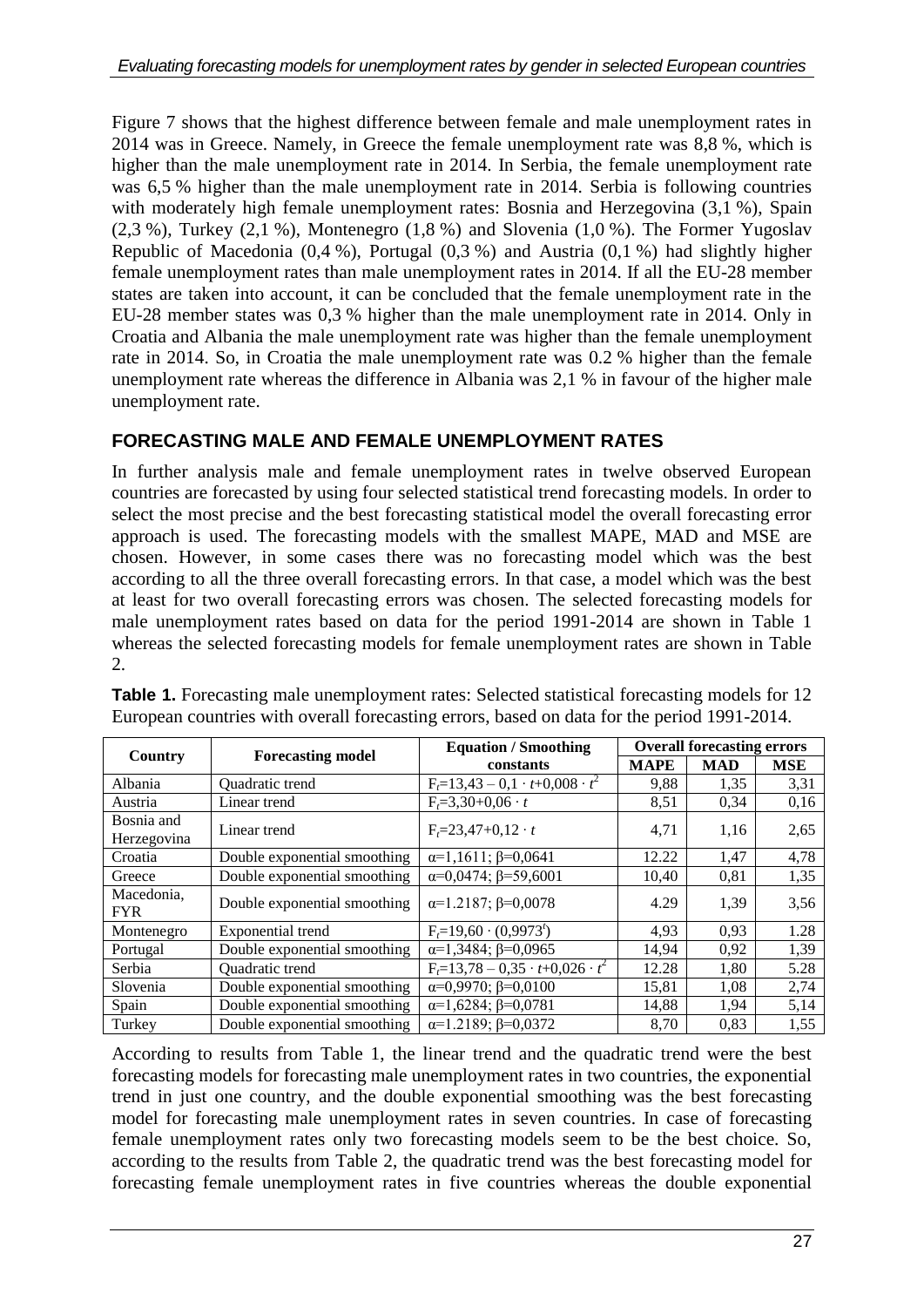smoothing was the best forecasting models for forecasting female unemployment rates in seven countries.

**Table 2.** Forecasting female unemployment rates: Selected statistical forecasting models for 12 European countries with overall forecasting errors, based on data for the period 1991- 2014.

| Country                   | <b>Forecasting model</b>     | <b>Equation / Smoothing</b>                    | <b>Overall forecasting errors</b> |            |            |  |
|---------------------------|------------------------------|------------------------------------------------|-----------------------------------|------------|------------|--|
|                           |                              | constants                                      | <b>MAPE</b>                       | <b>MAD</b> | <b>MSE</b> |  |
| Albania                   | Quadratic trend              | $F_t = 20,38 - 0,32 \cdot t + 0,001 \cdot t^2$ | 14,98                             | 2,48       | 11,42      |  |
| Austria                   | Double exponential smoothing | $\alpha=0.9699; \beta=0.0100$                  | 8,04                              | 0.35       | 0.21       |  |
| Bosnia and<br>Herzegovina | Quadratic trend              | $F_t = 26.02 + 0.43 \cdot t - 0.012 \cdot t^2$ | 5.27                              | 1.55       | 4,45       |  |
| Croatia                   | Double exponential smoothing | $\alpha=1.2606; \beta=0.0698$                  | 7,98                              | 1,17       | 3,00       |  |
| Greece                    | Double exponential smoothing | $\alpha=1,5745; \beta=0,1229$                  | 9,42                              | 1,52       | 3.23       |  |
| Macedonia.<br><b>FYR</b>  | Quadratic trend              | $F_t = 28,57+1.26 \cdot t - 0,053 \cdot t^2$   | 3.92                              | 1,34       | 3,11       |  |
| Montenegro                | Quadratic trend              | $F_t = 20,80+0,09 \cdot t - 0,006 \cdot t^2$   | 2,86                              | 0,58       | 0,62       |  |
| Portugal                  | Double exponential smoothing | $\alpha=1,5546; \beta=0,0873$                  | 11.20                             | 0.90       | 1,52       |  |
| Serbia                    | Quadratic trend              | $F_t=18,87-0,51 \cdot t+0,036 \cdot t^2$       | 12,51                             | 2,48       | 10,09      |  |
| Slovenia                  | Double exponential smoothing | $\alpha=1.2896; \beta=0.0702$                  | 9,73                              | 0.69       | 0,77       |  |
| Spain                     | Double exponential smoothing | $\alpha=1,0519; \beta=0,5419$                  | 9,12                              | 1,78       | 4,95       |  |
| Turkey                    | Double exponential smoothing | $\alpha=0.9924$ ; $\beta=0.0442$               | 11,31                             | 0.98       | 1,40       |  |

**Table 3.** Forecasted male unemployment rates in 12 European countries in 2015 and 2016 (time horizon  $\tau=2$ ).

|                        |      | <b>Actual values</b><br><b>Forecasted values</b> |       |       | <b>Recent forecast</b> |
|------------------------|------|--------------------------------------------------|-------|-------|------------------------|
| Country                | 2013 | 2014                                             | 2015  | 2016  | tendency               |
| Albania                | 17,6 | 16,9                                             | 15,34 | 15,61 | Increase               |
| Austria                | 4,9  | 4,9                                              | 4,75  | 4,81  | Increase               |
| Bosnia and Herzegovina | 26,3 | 26,7                                             | 26,47 | 26,59 | Increase               |
| Croatia                | 17,7 | 16,8                                             | 16,98 | 17,43 | Increase               |
| Greece                 | 24,3 | 22,6                                             | 15,99 | 8.26  | Decrease               |
| Macedonia, FYR         | 29,0 | 27,7                                             | 27.29 | 27.00 | Decrease               |
| Montenegro             | 18,7 | 18,3                                             | 18,34 | 18.29 | Decrease               |
| Portugal               | 16,4 | 14,1                                             | 13,61 | 14,15 | Increase               |
| Serbia                 | 19.2 | 19,4                                             | 21,39 | 22,37 | Increase               |
| Slovenia               | 9,4  | 9,0                                              | 9,05  | 9,10  | Increase               |
| Spain                  | 25,8 | 23,7                                             | 22,93 | 23,65 | Increase               |
| Turkey                 | 8,0  | 8,6                                              | 8,66  | 8,54  | Decrease               |

It has to be emphasized that overall forecasting errors are not directly comparable neither among different countries, nor male and female unemployment rates overall errors in a country because different forecasting models and/or different parameters in forecasting models were used. Thus, trends in male and female unemployment rates in the observed European countries are analysed. The last actual male and female unemployment rates are officially available for 2014. Because of that, forecasts for 2015 and 2016, developed using the models from Table 1 and Table 2 and the forecast time horizon  $\tau=2$ , are observed to determine the short-run tendencies in male and female unemployment rates. It has been decided to forecast only two periods in the future because unemployment rates are influenced by different factors. In Table 3, the forecasts and determined trends in male unemployment rates are shown, whereas in Table 4, the forecasts and determined trends in female unemployment rates are presented.

Unfortunately, the results from Table 3 and Table 4 are not as positive as one might expect because Gross Domestic Product per capita is rising on the World level since 2010 [10]. Namely, only in four countries (Greece, the Former Yugoslav Republic of Macedonia,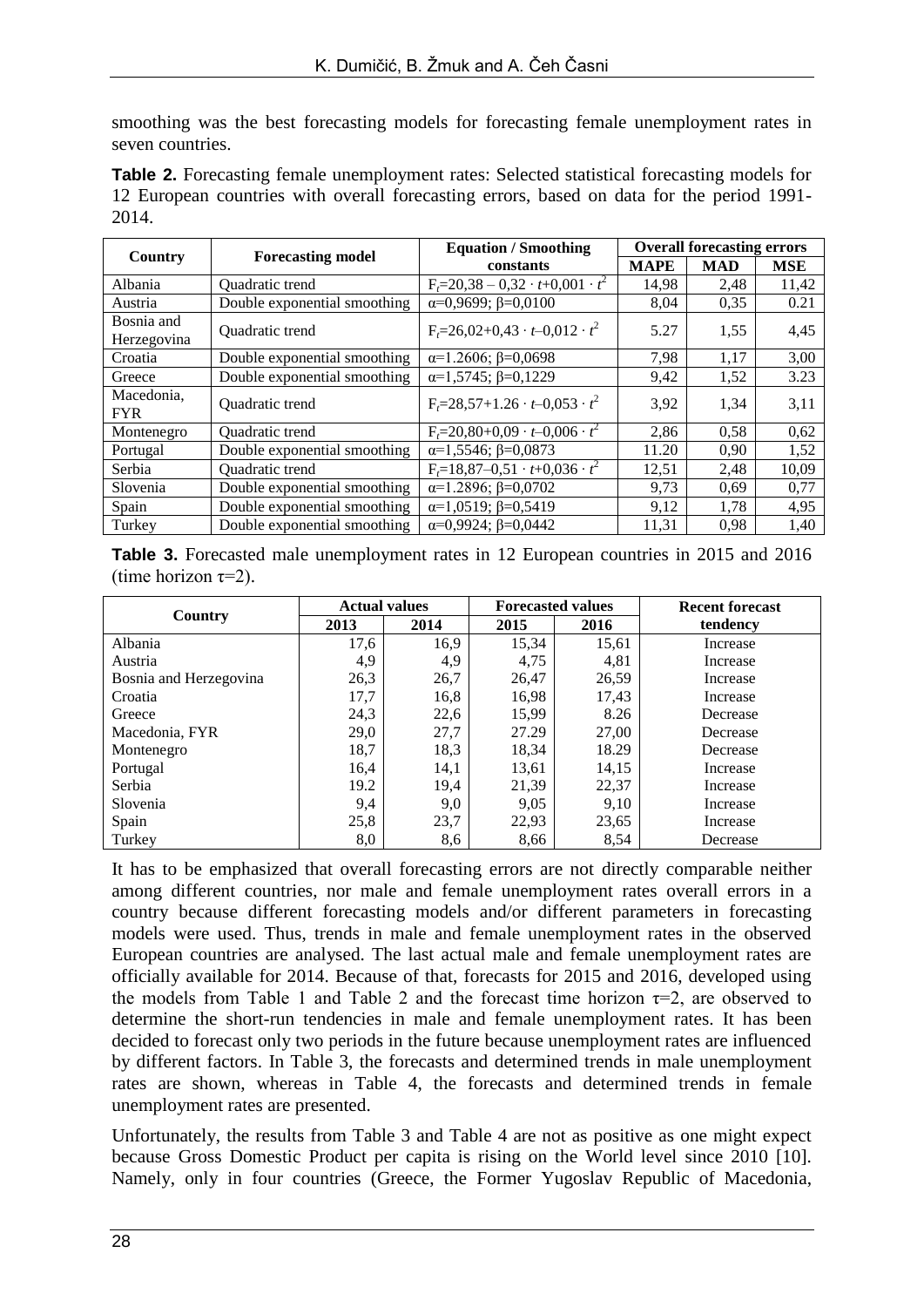Montenegro and Turkey) there is a decrease of male unemployment rates. So, according to Table 3, only in four countries the decrease in male unemployment rates is expected. It is interesting that out of these four countries, three are the Eastern Balkan countries whereas just one is the EU-28 member state. The results from Table 4 show that the female unemployment rate decrease is forecasted in only four countries. All countries in which a decrease of the female unemployment rate is expected are the Eastern Balkan countries (Albania, Bosnia and Herzegovina, the Former Yugoslav Republic of Macedonia, Montenegro and Turkey). The only two countries in which a decrease in both, male and female, unemployment rates is forecasted are the Former Yugoslav Republic of Macedonia and Montenegro. Consequently, it is expected that in these two countries the overall unemployment rate will also decrease in the future periods.

**Table 4.** Forecasted female unemployment rates in 12 European countries in 2015 and 2016 (time horizon  $\tau=2$ ).

|                        | <b>Actual values</b> |      |       | <b>Forecasted values</b> | <b>Recent forecast</b> |  |
|------------------------|----------------------|------|-------|--------------------------|------------------------|--|
| Country                | 2013                 | 2014 | 2015  | 2016                     | tendency               |  |
| Albania                | 13,8                 | 14,8 | 13,06 | 12,80                    | Decrease               |  |
| Austria                | 4,9                  | 5,0  | 5,03  | 5,07                     | Increase               |  |
| Bosnia and Herzegovina | 29.2                 | 29,8 | 29,34 | 29,17                    | Decrease               |  |
| Croatia                | 16,9                 | 16,6 | 16,75 | 17,10                    | Increase               |  |
| Greece                 | 31,3                 | 31,4 | 31,98 | 33,43                    | Increase               |  |
| Macedonia, FYR         | 29,0                 | 28,1 | 26,80 | 25,34                    | Decrease               |  |
| Montenegro             | 20,5                 | 20,1 | 19,49 | 19.29                    | Decrease               |  |
| Portugal               | 16,6                 | 14,4 | 13,40 | 13,76                    | Increase               |  |
| Serbia                 | 25,9                 | 25,9 | 28,83 | 30,17                    | Increase               |  |
| Slovenia               | 11.2                 | 10,0 | 9,64  | 9,85                     | Increase               |  |
| Spain                  | 27,0                 | 26,0 | 26,16 | 26,48                    | Increase               |  |
| Turkey                 | 10,4                 | 10,7 | 10,77 | 10,84                    | Increase               |  |

#### **DISCUSSION AND COMPARISONS OF MALE AND FEMALE UNEMPLOYMENT RATES**

As it was mentioned earlier, forecasting is easy to perform but it is hard to rely on forecasts. As a consequence, conducting forecasts in a long-run should be avoided because the future is very unpredictable, especially when economy is observed. Furthermore, often forecasts in the long-run do not have meaningful interpretation. Therefore, it is highly recommended to conduct only short-term forecasts. In this article only two periods in the future were forecasted. That was the minimal number of forecasts to determine future trends in male and female unemployment rates developments in the observed countries. It has to be emphasized that little or no care was given to the exact forecasts values. The reason for that is very simple. Namely, with a high reliability level it can be concluded that the calculated point forecasts are going to be different from the real values in the future. In other words, it can be concluded that no matter which statistical forecasting approach is used, there would always be a certain forecasting error. However, by using the most appropriate statistical forecasting model these forecasting errors in the future should be minimal. In order to select the most appropriate statistical forecasting model it is necessary that enough data points are available. If there are not enough data points available, the development of the observed variable cannot be described very well by any statistical forecasting model. Consequently very high values of overall forecasting errors are present. Of course, in case of a small number of available data points there is a danger of choosing the wrong statistical forecasting model which seems to be the best by observing only a small number of data points. However, the question is whether an additional data point necessarily leads to smaller overall forecasting errors or the impact of an additional data point can be neglected.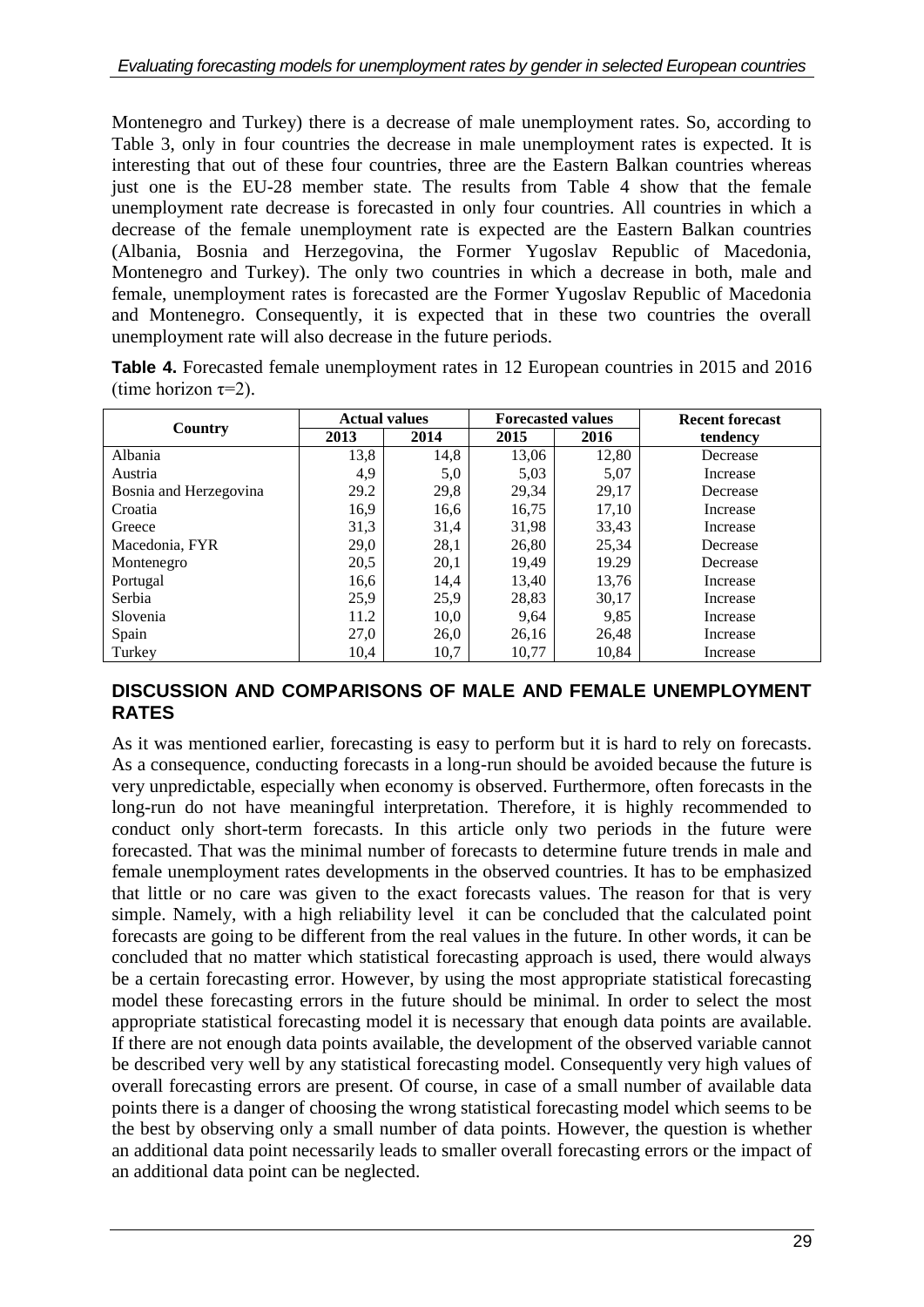In this article male and female unemployment rates were forecasted for the observed European countries by using data from 1991 to 2014. Based on performed forecasts and calculated overall forecasting errors the best statistical forecasting models were chosen and presented in Table 1 and Table 2. In order to examine the impact of additional data points on the overall forecasting errors and the precision of the selected statistical forecasting models, additional forecasting was conducted. Again, male and female unemployment rates will be forecasted for the observed European countries but by using data from 1991 to 2013. So, in the process of forecasting, one data point less will be used in comparison to the previously conducted forecasting. In order to make overall forecasting errors comparable, forecasting is conducted only by using previously selected statistical forecasting models which had the smallest overall forecasting errors based on data from 1991 to 2014. After the overall forecasting errors were calculated based on data points from 1991 to 2013, their values have been compared to the overall forecasting errors values which have been calculated based on data points from 1991 to 2014. The differences between overall forecasting errors have been observed in an absolute and in a relative sense. In order to calculate absolute differences between overall forecasting errors, the simple subtraction of overall forecasting errors based on data points from 1991 to 2013 from overall forecasting errors values based on data points from 1991 to 2014 was conducted. The relative differences were calculated by using the following expression:

$$
\Delta DIFF = \frac{OFE_i - OFE_{t-1}}{OFE_{t-1}} \cdot 100,\tag{12}
$$

where  $\triangle DIFF$  is the relative difference between two overall forecasting errors,  $OFE$ <sub>t</sub> is the overall forecasting error value based on data points from 1991 to 2014,  $OFE_{t-1}$  is the overall forecasting error value based on data points from 1991 to 2013. As overall forecasting errors in the analysis *MAPE*, *MAD* and *MSE* were used. The absolute and relative differences are shown in Table 5 for male unemployment rates and in Table 6 for female unemployment rates in the analysed European countries.

Opposite to the expected, the results from Table 5 and Table 6 have shown that adding a new data point for 2014 does not necessarily lead to smaller overall forecasting errors. If the male unemployment rates forecasts are observed, it can be concluded that an additional data point resulted in smaller overall forecasting errors in 9 countries by using *MAPE*, in 7 countries by using *MAD* and in 7 countries by using *MSE*. So, for the majority of countries an additional data point led to smaller overall forecasting errors. The largest decrease in overall forecasting errors by adding a new data point is achieved in Slovenia. In case of Slovenia, the additional male unemployment rate data for 2014 resulted in the 28,12 % decrease of *MAPE*, in the 21.24 % decrease of *MAD* and in the 30,15 % decrease in *MSE*. On the other side, in Portugal the additional male unemployment rate data for 2014 resulted in the 10,78 % increase of *MAPE*, in the 15,00 % increase of *MAD* and in the 38,06 % increase in *MSE*. In Albania and in the Former Yugoslav Republic of Macedonia adding an additional data point resulted in an increase of all the three observed forecasting errors, also.

According to results from Table 6, if female unemployment rates forecasts are observed, it can be concluded that an additional data point resulted in smaller overall forecasting errors for 8 countries by using *MAPE*, in 7 countries by using *MAD* and in 7 countries by using *MSE*. So, again an additional data point resulted in lower overall forecasting errors in the majority of the observed European countries. However, the improvements of overall forecasting errors are much less expressed in the case of female unemployment rates than in the case of male unemployment rates. The best improvements of overall forecasting errors are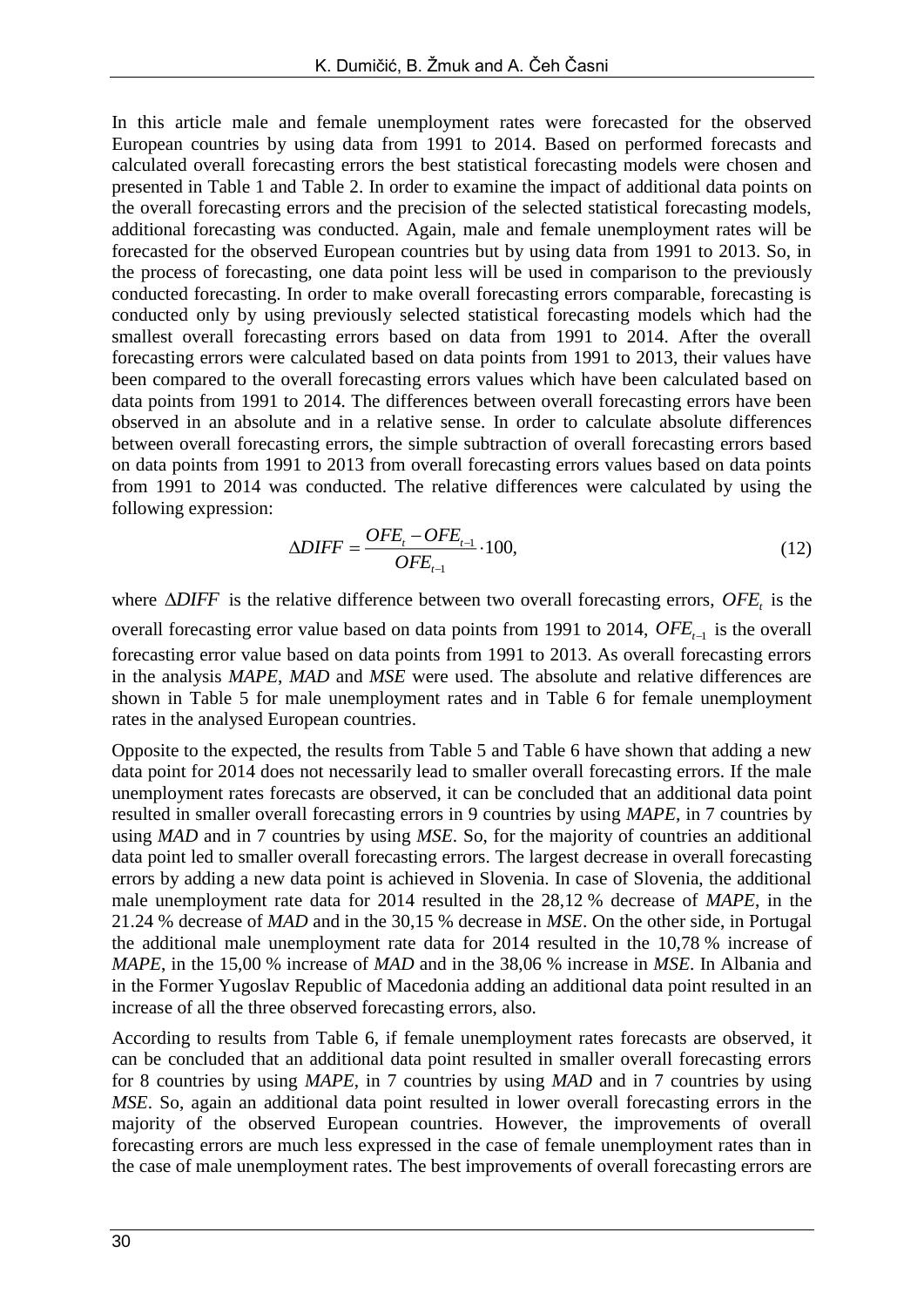present in the case of Turkey. Namely, in Turkey, the additional female unemployment rate data for 2014 resulted in the 4,73 % decrease of *MAPE*, in the 4,76 % decrease of *MAD* and in the 7,12 % decrease in *MSE*. On the other side, in four European countries (Croatia, Greece, Slovenia, Spain) all the three observed overall forecasting errors increased because a new female unemployment rate from 2014 was included in the analysis. The largest increase of overall forecasting errors is present in Slovenia where *MAPE* increased by 9,50 %, *MAD* increased by 12,89 % and *MSE* increased by 21,56 %.

**Table 5.** Differences in overall forecasting errors values when male unemployment rates in the period from 1991 to 2014 and in the period from 1991 to 2013 are compared in 12 considered European countries.

|                           |                                    | <b>Overall forecasting error</b> |                        |                 |                        |                 |                        |  |
|---------------------------|------------------------------------|----------------------------------|------------------------|-----------------|------------------------|-----------------|------------------------|--|
| Country                   | Forecasting                        | <b>MAPE</b>                      |                        | <b>MAD</b>      |                        | <b>MSE</b>      |                        |  |
|                           | model                              | (difference)                     |                        | (difference)    |                        | (difference)    |                        |  |
|                           |                                    | <b>Absolute</b>                  | <b>Relative</b><br>(%) | <b>Absolute</b> | <b>Relative</b><br>(%) | <b>Absolute</b> | <b>Relative</b><br>(%) |  |
| Albania                   | Quadratic trend                    | 0,14                             | 1,39                   | 0,02            | 1,43                   | 0,07            | 2,04                   |  |
| Austria                   | Linear trend                       | $-0.20$                          | $-2,34$                | $-0,01$         | $-2,10$                | $-0,00$         | $-2,85$                |  |
| Bosnia and<br>Herzegovina | Linear trend                       | $-0,16$                          | $-3.25$                | $-0,04$         | $-3.23$                | $-0,11$         | $-3,95$                |  |
| Croatia                   | Double<br>exponential<br>smoothing | $-0,11$                          | $-0,86$                | 0,01            | 0,59                   | $-0.08$         | $-1,56$                |  |
| Greece                    | Double<br>exponential<br>smoothing | $-1,15$                          | $-9,97$                | $-0,12$         | $-12,39$               | 0,00            | 0,18                   |  |
| Macedonia,<br><b>FYR</b>  | Double<br>exponential<br>smoothing | 0.05                             | 1,18                   | 0,01            | 0,40                   | 0.21            | 6.24                   |  |
| Montenegro                | Exponential<br>trend               | $-0,19$                          | $-3,65$                | $-0.04$         | $-3,64$                | $-0,06$         | $-4,11$                |  |
| Portugal                  | Double<br>exponential<br>smoothing | 1,45                             | 10,78                  | 0,12            | 15,00                  | 0,38            | 38,06                  |  |
| Serbia                    | Quadratic trend                    | $-0.22$                          | $-1,73$                | $-0,02$         | $-1.20$                | $-0,16$         | $-2,92$                |  |
| Slovenia                  | Double<br>exponential<br>smoothing | $-6,19$                          | $-28,12$               | $-0.29$         | $-21.24$               | $-1,18$         | $-30,15$               |  |
| Spain                     | Double<br>exponential<br>smoothing | $-0.29$                          | $-1,93$                | 0,03            | 1,45                   | 0,17            | 3,47                   |  |
| Turkey                    | Double<br>exponential<br>smoothing | $-0,18$                          | $-2,08$                | $-0,02$         | $-2,33$                | $-0,10$         | $-5,95$                |  |

The main reason why in some countries all the three overall forecasting errors have increased by adding a new data point could be in statistical forecasting model misspecification. In other words, it could happen that if data from 1991 to 2013 are observed, one statistical forecasting model is the most appropriate but if data from 1991 to 2014 are observed, another statistical forecasting model should be chosen because of lower overall forecasting errors. In order to take this fact into account, the list of selected statistical forecasting models from recent research by [8] was taken and presented in Table 7.

In [8] the author also forecasted male and female unemployment rates, but by using data from 1991 to 2013. Table 7 summarizes statistical forecasting models which appeared to be the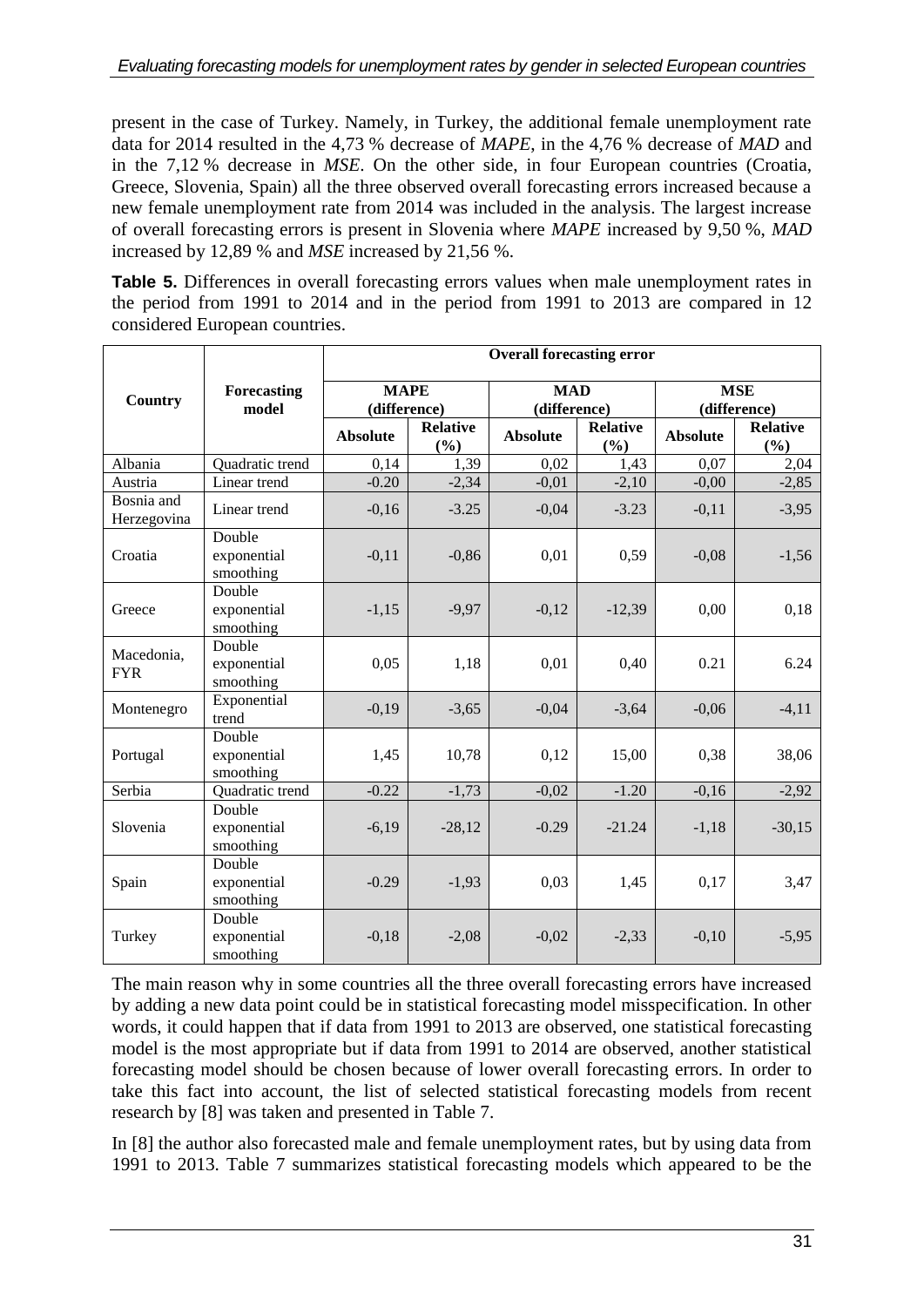best to perform forecasts of male and female unemployment rates for the observed European countries according to [8] and according to the research presented in this article. According to Table 7, an additional data point of the male unemployment rate in 2014 led to a change of the best statistical forecasting model in the case of 5 countries (Albania, Montenegro, Portugal, Serbia, and Spain). Similarly, an additional data point of the female unemployment rate in 2014 led to a change of the most appropriate statistical forecasting model in 5 countries also (Albania, Bosnia and Herzegovina, the Former Yugoslav Republic of Macedonia, Montenegro, Serbia).

However, if these lists of countries are compared to the lists of countries in which all the three overall forecasting errors increased only one match can be found. Only when male

**Table 6.** Differences in overall forecasting errors values when female unemployment rates in the period from 1991 to 2014 and in the period from 1991 to 2013 are compared in 12 observed European countries.

|                           |                                    |                 |                            | <b>Overall forecasting error</b> |                            |                 |                            |
|---------------------------|------------------------------------|-----------------|----------------------------|----------------------------------|----------------------------|-----------------|----------------------------|
|                           | <b>Forecasting</b>                 | <b>MAPE</b>     |                            | <b>MAD</b>                       |                            | <b>MSE</b>      |                            |
| Country                   | model                              | (difference)    |                            | (difference)                     |                            | (difference)    |                            |
|                           |                                    | <b>Absolute</b> | Relative,<br>$\frac{1}{2}$ | <b>Absolute</b>                  | Relative,<br>$\frac{0}{0}$ | <b>Absolute</b> | Relative,<br>$\frac{0}{0}$ |
| Albania                   | Quadratic<br>trend                 | $-0,40$         | $-2,62$                    | $-0,07$                          | $-2,66$                    | $-0,36$         | $-3,03$                    |
| Austria                   | Double<br>exponential<br>smoothing | $-0.28$         | $-3,35$                    | $-0,01$                          | $-3.27$                    | $-0,01$         | $-4.22$                    |
| Bosnia and<br>Herzegovina | Quadratic<br>trend                 | $-0,18$         | $-3.23$                    | $-0,05$                          | $-3.26$                    | $-0,19$         | $-4,04$                    |
| Croatia                   | Double<br>exponential<br>smoothing | 0,03            | 0,38                       | 0,01                             | 0,61                       | 0,00            | 0,14                       |
| Greece                    | Double<br>exponential<br>smoothing | 0,06            | 0,62                       | 0,00                             | 0,31                       | 0.26            | 8,87                       |
| Macedonia,<br><b>FYR</b>  | Quadratic<br>trend                 | $-0,17$         | $-4,17$                    | $-0,06$                          | $-4,18$                    | $-0,13$         | $-4,16$                    |
| Montenegr<br>o            | Quadratic<br>trend                 | $-0,07$         | $-2.27$                    | $-0,01$                          | $-2,34$                    | $-0,02$         | $-2,41$                    |
| Portugal                  | Double<br>exponential<br>smoothing | $-0,02$         | $-0,15$                    | 0,07                             | 8,48                       | 0.21            | 15,94                      |
| Serbia                    | Quadratic<br>trend                 | $-0,17$         | $-1,33$                    | $-0,02$                          | $-0,76$                    | $-0.26$         | $-2,54$                    |
| Slovenia                  | Double<br>exponential<br>smoothing | 0,84            | 9,50                       | 0,08                             | 12,89                      | 0,14            | 21,56                      |
| Spain                     | Double<br>exponential<br>smoothing | 0,01            | 0,14                       | 0,04                             | 2.27                       | 0,18            | 3,67                       |
| Turkey                    | Double<br>exponential<br>smoothing | $-0,56$         | $-4,73$                    | $-0,05$                          | $-4,76$                    | $-0,11$         | $-7,12$                    |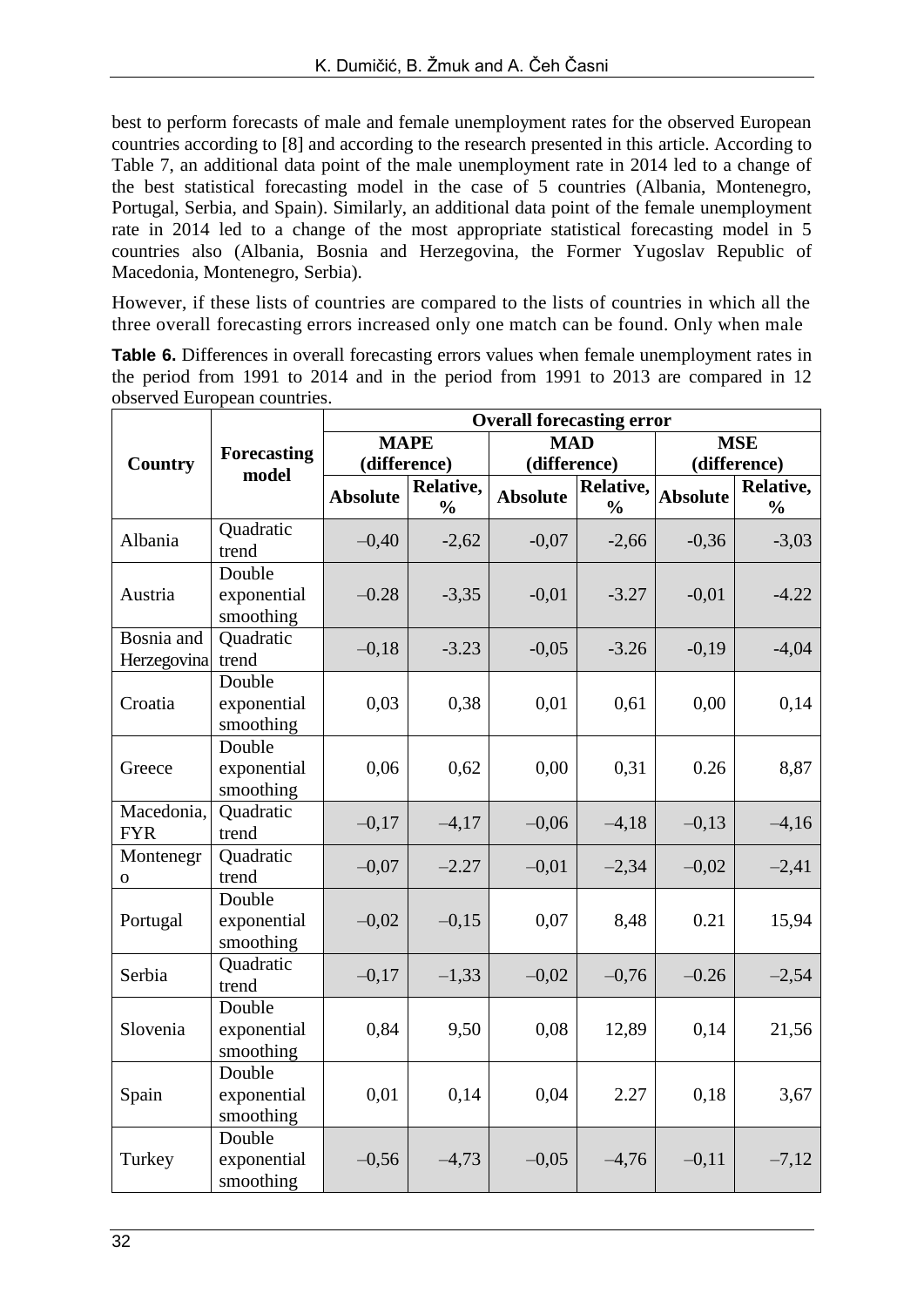unemployment rate forecasts for Albania is observed it can be concluded that an additional data point for 2014 resulted in an increase of all the three observed overall forecasting errors and resulted in the change of the most appropriate statistical forecasting method. Thus, it can be concluded that the increase of overall forecasting errors by including a new data point in the analysis does not have support in the misspecification and choosing the wrong statistical method. The reason for the increase of the overall forecasting error therefore should be in adding a new data point. It is possible that a new data point has a strong impact on the model parameters which lead to a different shape of the forecasted model. Consequently, the forecasting errors also change.

**Table 7.** Comparison of the selected statistical forecasting model for forecasting male and female unemployment rates by using data from 1991 to 2013 (approach developed in [8]), and by using data from 1991 to 2014 (longer period approach) in the 12 observed European countries.

|                |                        | and Home 1991 to 2014 (tonger period approach) in the 12 observed European countries.<br>Male unemployment rate |                                    | <b>Female unemployment rate</b> |  |
|----------------|------------------------|-----------------------------------------------------------------------------------------------------------------|------------------------------------|---------------------------------|--|
|                |                        | - selected statistical forecasting                                                                              | - selected statistical forecasting |                                 |  |
| <b>Country</b> |                        | models                                                                                                          |                                    | models                          |  |
|                | 1991 to 2013           | 1991 to 2014                                                                                                    | 1991 to 2013                       | 1991 to 2014                    |  |
|                | <b>based forecasts</b> | <b>based forecasts</b>                                                                                          | based forecasts                    | <b>based forecasts</b>          |  |
| Albania        | Linear trend           | Quadratic trend                                                                                                 | Linear trend                       | Quadratic trend                 |  |
|                |                        |                                                                                                                 | Double                             | Double                          |  |
| Austria        | Linear trend           | Linear trend                                                                                                    | exponential                        | exponential                     |  |
|                |                        |                                                                                                                 | smoothing                          | smoothing                       |  |
| Bosnia and     | Linear trend           | Linear trend                                                                                                    | Linear trend                       | Quadratic trend                 |  |
| Herzegovina    |                        |                                                                                                                 |                                    |                                 |  |
|                | Double                 | Double                                                                                                          | Double                             | Double                          |  |
| Croatia        | exponential            | exponential                                                                                                     | exponential                        | exponential                     |  |
|                | smoothing              | smoothing                                                                                                       | smoothing                          | smoothing                       |  |
|                | Double                 | Double                                                                                                          | Double                             | Double                          |  |
| Greece         | exponential            | exponential                                                                                                     | exponential                        | exponential                     |  |
|                | smoothing              | smoothing                                                                                                       | smoothing                          | smoothing                       |  |
| Macedonia,     | Double                 | Double                                                                                                          | Double                             |                                 |  |
| <b>FYR</b>     | exponential            | exponential                                                                                                     | exponential                        | Quadratic trend                 |  |
|                | smoothing              | smoothing                                                                                                       | smoothing                          |                                 |  |
|                |                        |                                                                                                                 | Double                             |                                 |  |
| Montenegro     | Linear trend           | Exponential trend                                                                                               | exponential                        | Quadratic trend                 |  |
|                |                        |                                                                                                                 | smoothing                          |                                 |  |
|                |                        | Double                                                                                                          | Double                             | Double                          |  |
| Portugal       | Quadratic trend        | exponential                                                                                                     | exponential                        | exponential                     |  |
|                |                        | smoothing                                                                                                       | smoothing                          | smoothing                       |  |
|                | Double                 |                                                                                                                 | Double                             |                                 |  |
| Serbia         | exponential            | Quadratic trend                                                                                                 | exponential                        | Quadratic trend                 |  |
|                | smoothing              |                                                                                                                 | smoothing                          |                                 |  |
|                | Double                 | Double                                                                                                          | Double                             | Double                          |  |
| Slovenia       | exponential            | exponential                                                                                                     | exponential                        | exponential                     |  |
|                | smoothing              | smoothing                                                                                                       | smoothing                          | smoothing                       |  |
|                |                        | Double                                                                                                          | Double                             | Double                          |  |
| Spain          | Linear trend           | exponential                                                                                                     | exponential                        | exponential                     |  |
|                |                        | smoothing                                                                                                       | smoothing                          | smoothing                       |  |
|                | Double                 | Double                                                                                                          | Double                             | Double                          |  |
| Turkey         | exponential            | exponential                                                                                                     | exponential                        | exponential                     |  |
|                | smoothing              | smoothing                                                                                                       | smoothing                          | smoothing                       |  |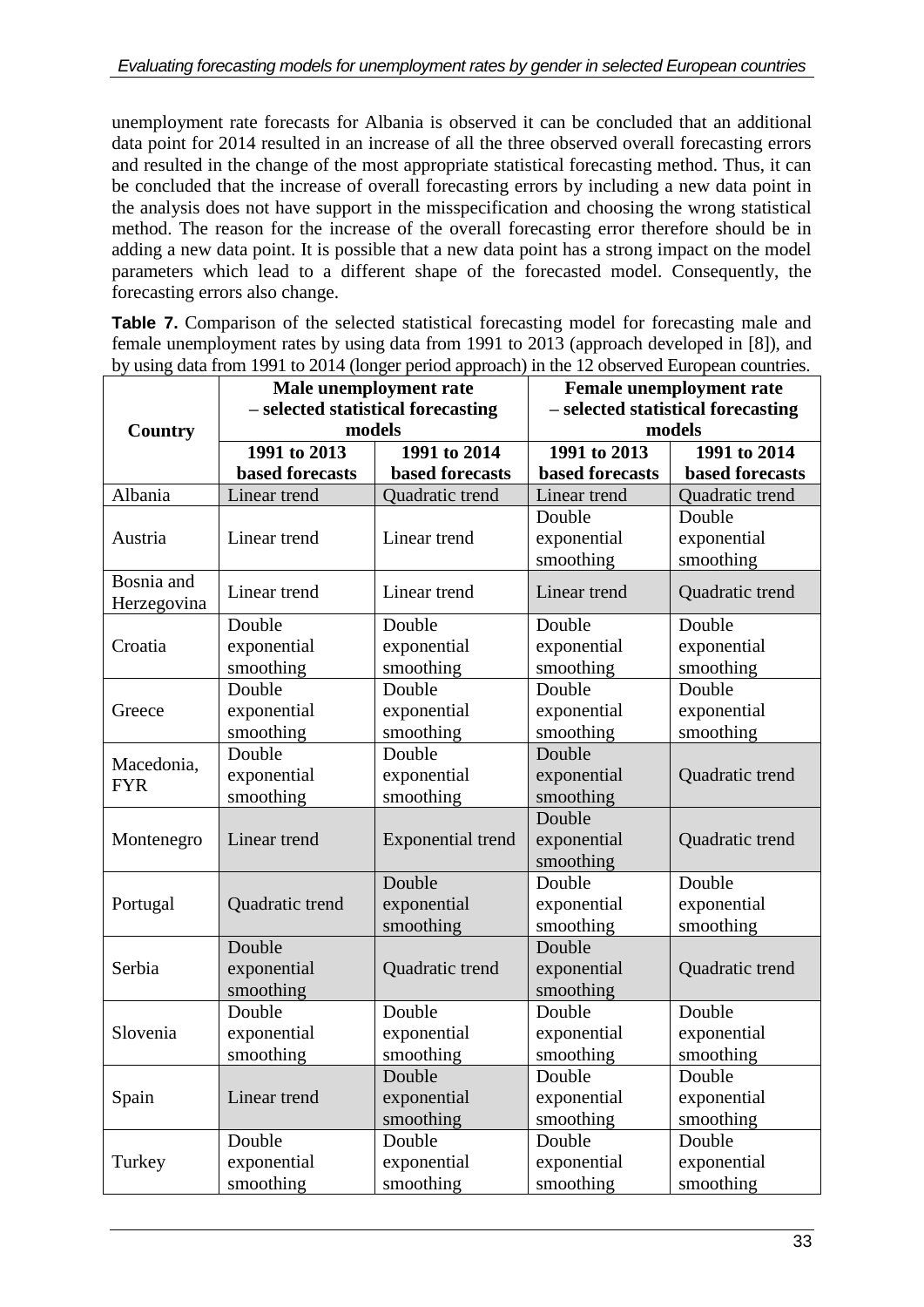## **CONCLUSIONS**

In this article short-run forecasts of male and female unemployment rates for the selected group of European countries using historic time series data for 1991 to 2013 is performed, and to the unemployment rates in the group of the Eastern Balkan countries are compared.

The accuracy of predictions by adding a new data point, for 2014, and by comparing our estimates with relevant research by [8], which was developed for the period from 1991 to 2013 only, is evaluated.

According to the empirical analysis and 1991 to 2014 based forecasts, the linear trend and the quadratic trend were the best forecasting models for forecasting male unemployment rates in only two observed countries, the exponential trend in only one country, and the double exponential smoothing was the best forecasting model for forecasting male unemployment rates in seven observed countries. In the case of forecasting female unemployment rates, only two forecasting models seem to be the best choice. Namely, the quadratic trend was the best forecasting model for forecasting female unemployment rates in five countries whereas the double exponential smoothing was the best forecasting model for unemployment rates in seven countries. Adding a new data point has a strong impact on the model parameters which may lead to a different shape of the best forecasting model and, as a result, to the changed forecasting errors.

This research raised a number of questions that still have to be answered, offering a good basis for further research. Thus, future research might focus on the impact of a new data point on the forecasting model shape. In that way the exact change of trend values and forecasts as a consequence of adding new data points can be estimated. Furthermore, in order to select the best statistical forecasting model to perform forecasts the believability criteria instead of the smallest overall forecasting error criteria should also be taken into account.

# **REFERENCES**

- [1] Simonescu, M.: *The improvement of unemployment rate predictions accuracy.* Prague Economic Papers **24**(3), 274-286, 2015, [http://dx.doi.org/10.18267/j.pep.519,](http://dx.doi.org/10.18267/j.pep.519)
- [2] Nasir, M.N.M.; Hwa, K.M. and Mohammad, H.: *An Initial Study on the Forecast Model for Unemployment Rate.*

Statistics Malaysia – Journal of the Department of Statistics **1**(1), 27-43, 2008,

- [3] Simonescu, M.: *The Performance of Unemployment Rate Predictions in Romania. Strategies to Improve the Forecasts Accuracy.* Review of Economic Perspectives – Národohospodářský Obzor **13**(4), 161-175, 2013,
- [4] Simonescu, M.: *The Accuracy and Bias Evaluation of the USA Unemployment Rate Forecasts. Methods to Improve the Forecasts Accuracy.* Annals of the University of Petroşani, Economics **12**(4), 17-32, 2012,
- [5] Bratu, M. and Marin, E.: *Short run and alternative macroeconomic forecasts for Romania and strategies to improve their.* Journal of International Studies **5**(2), 30-46, 2012, [http://dx.doi.org/10.14254/2071-8330.2012/5-2/4,](http://dx.doi.org/10.14254/2071-8330.2012/5-2/4)
- [6] Nkwatoh, L.S.: *Forecasting Unemployment Rates in Nigeria Using Univariate Time Series Models.* International Journal of Business and Commerce **1**(12), 33-46, 2012,
- [7] Voineagu, V.; Pisica, S. and Caragea, N.: *Forecasting monthly unemployment by econometric smoothing techniques.* Economic computation and economic cybernetics studies and research / Academy of Economic Studies **3**(3), 255-267, 2012,